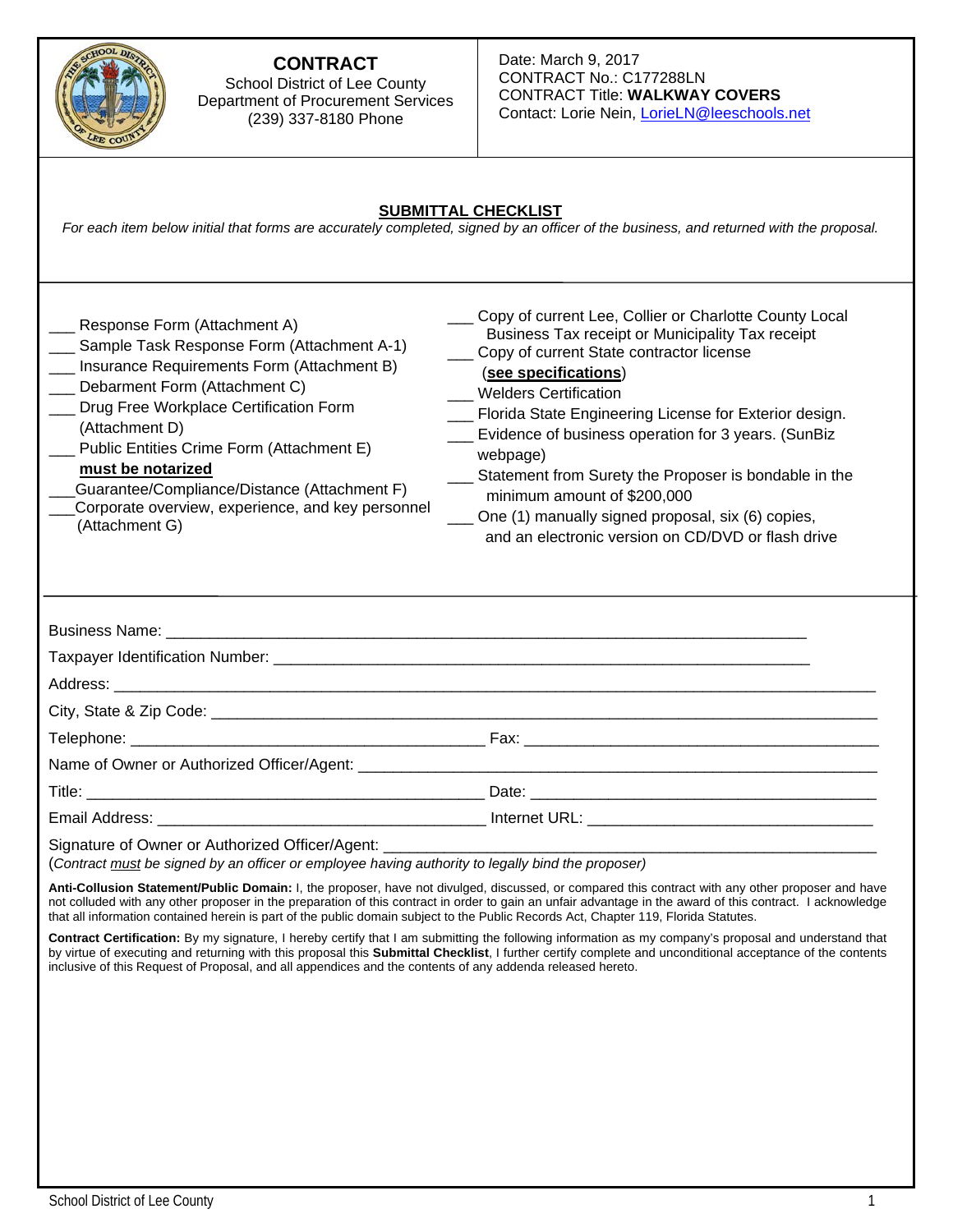# **TABLE OF CONTENTS**

# **Page**

|  | $\mathbf{1}$ |
|--|--------------|
|  | 3            |
|  | 8            |
|  | 11           |
|  | 18           |
|  | 21           |
|  | 22           |
|  | 24           |
|  | 26           |
|  | 27           |
|  | 28           |
|  | 30           |
|  | 31           |
|  | 32           |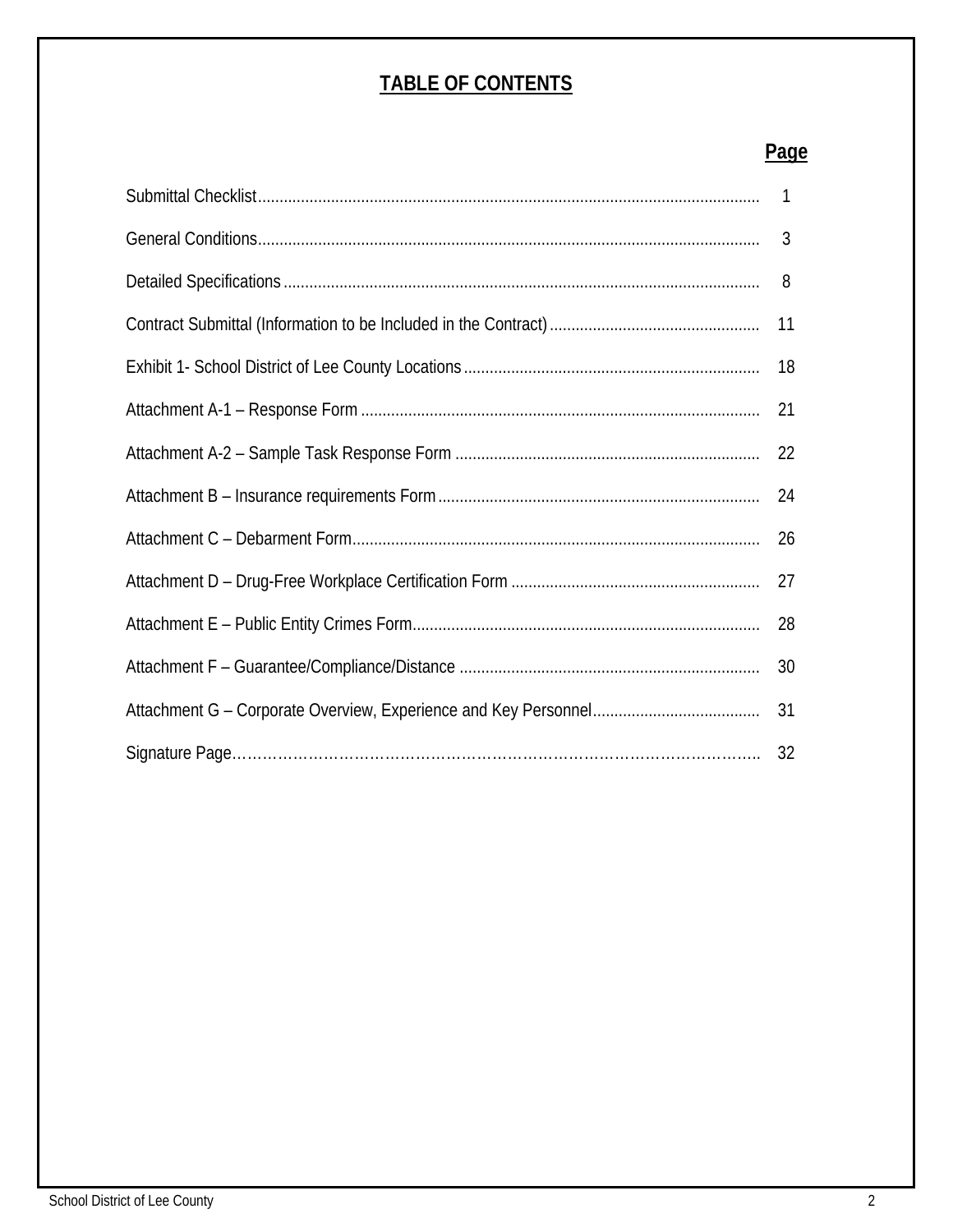# **WALKWAY COVERS CONTRACT No. C177288LN**

# **GENERAL CONDITIONS**

1. **Definitions: T**he following words and phrases shall have these meaning:

a) "District" shall mean The School District of Lee County, Florida.

b) "Contractor" shall mean any person, whether a corporation, partnership, individual or any combination thereof, and its, their or his successors, personal representatives, executors, administrators, and assignees who agrees to sign this contract.

- 2. **Special Conditions:** If a conflict exists between the general conditions and the detailed specifications, then the detailed specifications shall prevail.
- 3. **Public Entity Crime:** Pursuant to Florida Statute 287.133, a person or affiliate who has been placed on the convicted vendor list following a conviction for a public entity crime may not enter into a contract to provide any goods or services to a public entity, may not enter into a contract with a public entity for the construction or repair of a public building or public work, may not enter into a contract for leases of real property to a public entity, may not enter into a contract to perform work as a contractor, supplier, subcontractor, or consultant with any public entity, and may not transact business with any public entity in excess of the threshold amount provided in Section 287.017, for CATEGORY TWO, for a period of 36 months from the date of being placed on the convicted vendor list.
- 4. **Specification Variances:** No variances from specifications, terms and/or conditions regardless of how slight will be accepted. If variations are not identified by the Contractor, it shall be assumed that the identified product or service fully complies with the specifications, terms and conditions herein.
- 5. **Original and Renewal Term:** Unless otherwise indicated in the detailed specifications this contract shall be in effect for three (3) year commencing upon Board approval or until new contract is issued. This contract (or any portion thereof) has the option of being renewed for three (3) additional one (1) year periods, or extended for a period up to 180 days beyond the term, including the final term, upon mutual agreement of both parties, under the same terms and conditions as the original contract. The District, through its Department of Procurement Services, will, if considering a renewal or extension, request a letter of intent to renew or extend prior to the end of the current contract period. The Contractor will be notified when the recommendation has been acted upon by The District. The Contractor agrees to these conditions by signing this contract.
- 6. **Prompt Payment Discount:** Cash discount for prompt payment of invoices, if offered in the contract, must be clearly indicated on each invoice.
- 7. **Brands:** No substitution of brands shall be permitted. Contractor shall be obligated to furnish the item(s) specified by detailed specifications. .
- 8. **Warranty/Guarantee:** All materials and/or services furnished under this contract shall be warranted by the Contractor, distributor and manufacturer to be free from defects and fit for the intended use. Unless otherwise requested, the items proposed must be new and equal to or exceed specifications. The manufacturer's standard guarantee or warranty shall apply. During the guarantee or warranty period, the Contractor must repair and/or replace the unit without cost to The District with the understanding that all replacements shall carry the same guarantee or warranty as the original equipment. Further, in the event a unit requires a return to the manufacturer for repairs and/or replacements, freight charges both ways shall be the

responsibility of the Contractor. The Contractor shall make any such repairs and/or replacements immediately upon receiving notice from The District

- 9. **Notification of Agreement/Purchase Orders:** Upon Board approval of a contract, Contractor shall be notified in writing by the Department of Procurement Services. Contractors are cautioned not to provide goods or services to any District site or to any District employee prior to receiving purchase orders issued by the District's Department of Procurement Services. Notification of contract is not to be construed as authorization to provide goods or services.
- 10. **General Information about the District:** The District and its School Board of Lee County were created pursuant to Section 4, Article IX of the Constitution of the State of Florida. The District is an independent taxing and reporting entity managed, controlled, operated, administered, and supervised by District school officials in accordance with Chapter 1001, Florida Statutes.
	- a) The School Board consists of five elected officials responsible for the adoption of policies, which govern the operation of District public schools. The Superintendent of Schools is responsible for the administration and management of the schools within the applicable parameters of State Laws, State Board of Education Rules, and School Board policies. The Superintendent is also specifically delegated the responsibility of maintaining a uniform system of records and accounts in the District by Section 1001.51, Florida Statutes as prescribed by the State Board of Education.
	- b) The School District of Lee County serves the entire area of the county, including the cities of Bonita Springs, Cape Coral, Fort Myers, Fort Myers Beach and Sanibel. The District's enrollment is approximately 80,000 K-12 students. With approximately 11,500 employees (including full-time, part-time, substitutes, short-course instructors, and hourly employees), the School District is the largest employer in Lee County.
- 11. **Price Adjustments:** The District may, in its sole discretion, make an equitable adjustment in the contract terms and/or pricing if pricing or availability of supply are affected by extreme and unforeseen volatility in the marketplace, that is, by circumstances that satisfy all of the following criteria:
	- a) The volatility is due to causes wholly beyond the Contractor's control
	- b) The volatility affects the marketplace or industry, not just the particular Contractor's source of supply
	- c) The effect on pricing or availability of supply is substantial
- d) The volatility so affects the Contractor that continued performance of the contract would result in substantial loss or financial hardship. The determination as to whether a situation represents "extreme" volatility of the marketplace and/or whether the effect on pricing or availability is "substantial" shall be solely at the discretion of the District. Requests for adjustments must be made to the Director of Procurement Services within twenty four hours after receipt of an order from the District for the affected product and will not be considered more than once in a 120-day period.
- 12. **Substitutions:** Should a particular product become unavailable due to discontinuance by manufacturer, extreme market demand or inability of manufacturer to produce the product for a certain period of time, or be unacceptable in quality or compatibility as solely determined by the District, Contractor may propose a substitute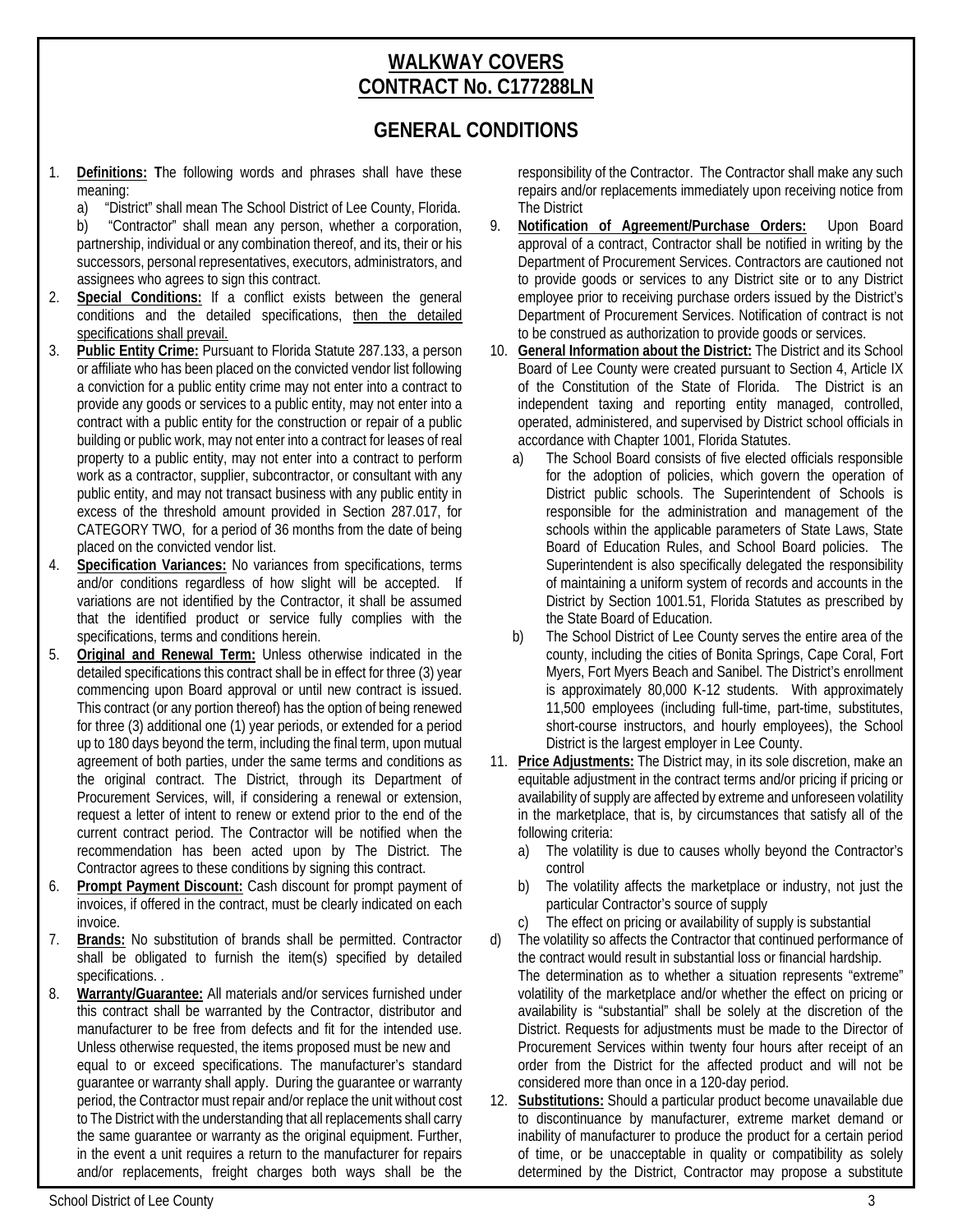product to the District. The Contractor shall provide specifications for the proposed substitute product, or if requested by the District, a sample of the proposed substitute. Contractor will also provide documentation as to the unavailability of the original product to the District for its review. Such a substitute will only be considered if the District has a continued need for the product within a specified time frame where the original product will be unavailable. Whether a substitute is necessary and whether the proposed substitute is acceptable are solely within the discretion of the District.

- 13. **Contractor Performance:** The Contractor shall provide competent, suitable, qualified personnel to perform any project required by the contract. The Contractor shall at all times maintain good discipline and order while on District property**.** Contractor employees and subcontractor employees (if authorized) assigned to this project must be pre-screened and will be thoroughly reviewed for but not limited to current certification and documentation.
	- a) The Contractor shall furnish all equipment, labor, transportation, construction equipment and machinery, tools, appliances, fuel, power, heat, light, telephone, water and sanitary facilities and incidentals necessary for the execution, testing, initial operation and completion of any project unless otherwise specified.
	- b) The Contractor shall be responsible for the appearance and demeanor of all personnel assigned to the project and shall require that all employees wear shirts with visible company logo and personal identification of the individual employee. Uniforms and/or dress code shall be inclusive of, but not limited to, neat and clean company uniforms or attire that are appropriate and easily identifiable. District identification badges shall be worn and clearly visible while on any District property.
	- c) The Contractor's personnel shall have no contact with students or school staff, other than administrative staff or designated representatives, with the exception of emergency situations. The Contractors employees shall refrain from using foul, abusive, or profane language on District property.
	- d) Upon arrival and departure onto any District school campus, the Contractor's employees shall enter their company information into the School Log Book provided in the Administrative office of each campus.
	- e) The Contractor's personnel shall be aware that all District sites are smoke free areas. The use of tobacco products is prohibited on any property owned by The District. Contractor's personnel shall be aware that it is illegal to have in one's possession any illegal drug or alcoholic beverage while on District property.
	- Contractor shall strictly limit its operations to the designated work areas and shall not permit any employees to enter any other portions of District property without District's expressed prior written consent.
	- All employees are prohibited from distributing any papers or other materials upon District property, and are strictly prohibited from using any District telephones or other office equipment.
	- h) All employees shall enter and leave District facilities only through the ingress and egress points designated, from time to time, by The District.
	- i) The Contractor shall be responsible for the removal of all trash and debris occasioned by this contract. Failure to adhere to this requirement will result in the costs of the performance of this work by others being charged to the Contractor.
	- j) The Contractor shall be responsible for all damages caused by the Contractor and shall be held responsible for replacing or repairing any damage due to negligence on their part to any person(s) and/or property. The District may withhold payment or make such deductions as deemed necessary to insure reimbursement or replacement for loss or damage to property.
- k) Any existing surface or subsurface improvements, including, but not limited to, pavements, curbs, sidewalks, pipes, utilities, footings, structures, trees and shrubbery, not indicated in the contract documents to be removed or altered, shall be protected by Contractor from damage during the prosecution of any project. Any such improvements so damaged shall be restored by Contractor to condition at least equal to that existing at the time of Contractor's commencement of any project.
- Contractor acknowledges that work may be performed at a particular project site where The District simultaneously is conducting and continuing its operations upon the same site. In such event, Contractor shall coordinate its work so as to cause no unreasonable interference with or disruption to The District's operations. The District may perform other work related to any particular project at the site by The District's own forces, have other work performed by utility owners or let other direct contracts.
- m) If during the performance of any project, Contractor or any subcontractor, sub-subcontractor, agent, employee or anyone else for whom Contractor is legally liable, causes a disruption to any Utilities service to other facilities or customers within a project area, Contractor shall take all actions necessary and required to immediately restore such Utilities service. If Contractor fails to take such immediate actions The District shall have the right to take whatever actions it deems necessary and required to immediately restore the disrupted services, and all costs incurred by The District as a result thereof shall be reimbursed to The District by Contractor within five (5) business days of written demand for same from The District.
- n) Contractor is responsible for the safety and protection of all persons and property on or about the project site during the progress of any project. Further, it is Contractor's responsibility to protect from damage or loss all material and equipment to be incorporated into any project which may be stored off the project site. Contractor shall develop and implement, in accordance with the requirements of the contract documents (including any District rules or regulations), a safety plan for any project, as required. Contractor shall comply with all applicable codes, laws, ordinances, rules and regulations of The District and any public body having jurisdiction over any project, including all of their safety codes, laws, ordinances, rules and regulations. If Contractor observes that the Contract Documents are at variance therewith, it shall promptly notify The District in writing.
- When requested, Contractor shall cooperate with any ongoing District investigation involving personal injury, economic loss or damage to The District's facilities or personal property therein.
- p) Proper safety barricades, protective, and covering devices shall be used to divert traffic and protect personnel. Normal safety signs, necessary lighting and temporary fencing/barricades around work areas shall be installed and maintained in accordance with OSHA requirements while the work is in progress. Materials must be secured in accordance with OSHA regulations when not in use.
- q) The Contractor shall be responsible for instructing their employees in all safety measures. All equipment used by the Contractor shall be free from defects or wear that may in any way constitute a hazard to any person or persons on District property. At no time shall equipment be operated without guards, shields, or other manufactures recommended safety accessories in place and functioning as intended by the manufacturer. All current OSHA safety standards shall be reinforced including, but not limited to, the following rules: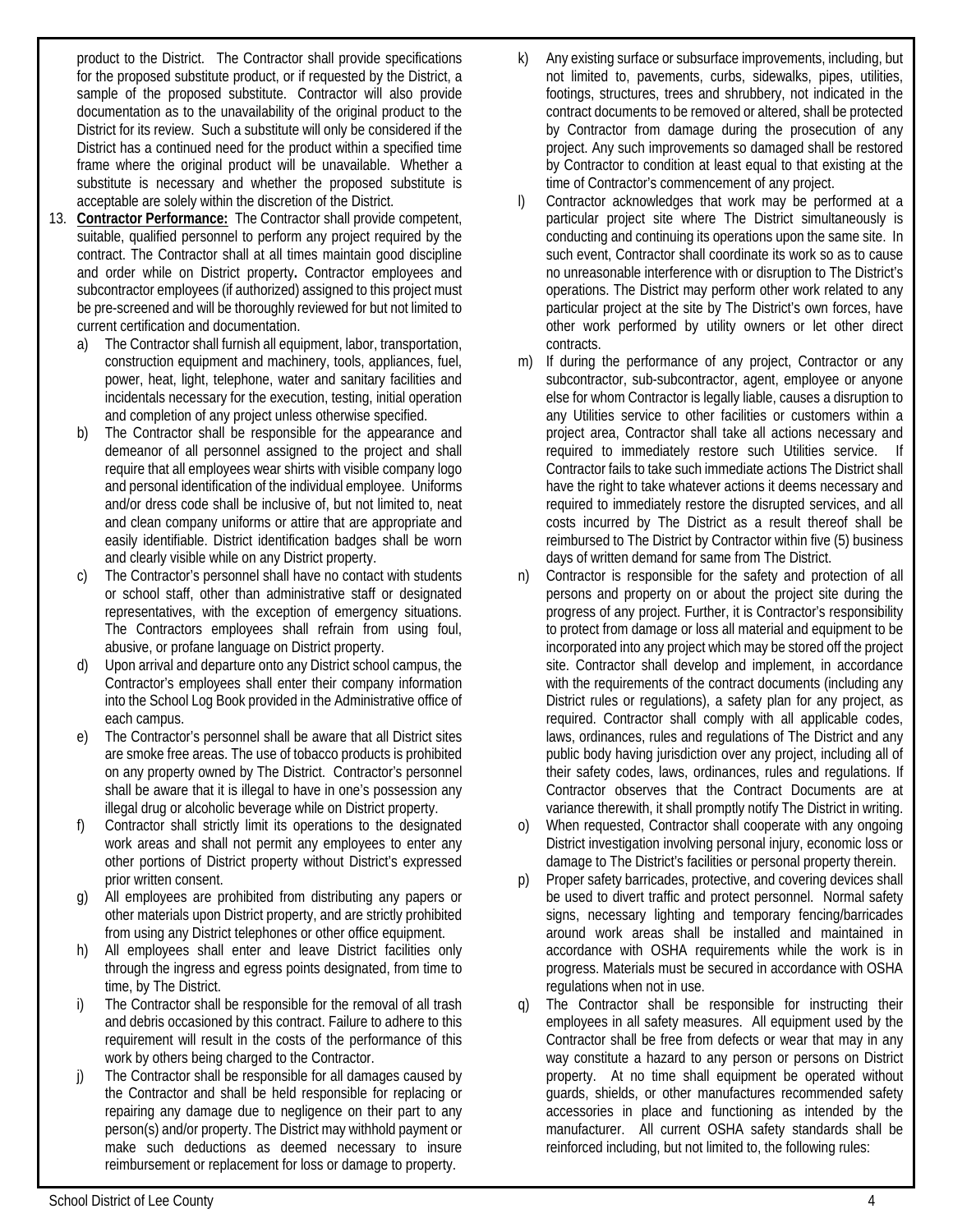- 1. All OSHA and Federal required safety equipment shall be installed and functioning on all equipment.
- 2. All equipment shall be in sound working condition and must meet all OSHA Safety Standards. All workers shall be aware of and trained in the operation of all safety equipment required for this project.
- 3. The Contractor shall ensure that employees are equipped with proper safety items such as glasses, hard hats, gloves, etc.
- 4. All incidents on campus involving District property or personnel shall be reported to the Director of Maintenance Services Department and the Campus Administrator immediately upon occurrence.
- 5. All debris shall be removed to an environmentally approved landfill or recycling center.

#### **FAILURE TO COMPLY WITH ANY OF THE ABOVE PERFORMANCE REQUIREMENTS MAY RESULT IN TERMINATION OF CONTRACT.**

- 14. **Inspection, Identification and Acceptance:** Contractors shall be responsible for delivery of items in new condition meeting specification at point of destination. Contractors shall file with the carrier all claims for breakage, imperfections and other losses. If the material and/or services supplied to The District is found to be defective or does not conform to specifications, The District reserves the right to cancel the order upon written notice to the seller and return the product to the seller at the seller's expense.
- 15. **Worker's Compensation:** Contractors shall obtain and maintain during the life of the contract Workers' Compensation Insurance in compliance with Chapter 440, Florida Statutes for all of his employees employed on the project. In case any work is sublet, Contractor shall require subcontractors similarly to provide Workers' Compensation Insurance.
- 16. **Cancellation/Termination:** In the event any of the provisions of the contract are violated by the Contractor, the Superintendent or designee will give written notice to the Contractor stating the deficiencies and unless the deficiencies are corrected within ten (10) calendar days, recommendation may be made to the Board for immediate cancellation. Upon cancellation hereunder the Board may pursue any and all legal remedies as provided herein and by law. The Board reserves the right to terminate any contract resulting from this invitation at any time and for any reason, upon giving seven (7) days prior written notice to the other party. If said contract should be terminated for convenience as provided herein, the Board will be relieved of all obligations under said contract. The Board will only be required to pay to the Contractor that amount of the contract actually performed to the date of termination. Repeated instance of failure to perform may result in cancellation of the contract and removal of the Contractor from consideration on other District contracts for the duration of the document contract period or for three years, whichever is longer, at the discretion of the Director of Procurement. The contract may be terminated in accordance with Section 287.135, Florida Statutes, by the District if:
	- a) Contractor is found to have submitted a false certification concerning inclusion on a Scrutinized Companies List;
	- b) Contractor has been placed on the Scrutinized Companies that Boycott Israel List, or is engaged in a boycott of Israel;
	- c) Contractor has been placed on the Scrutinized Companies with activities in Sudan List or the Scrutinized Companies with activities in the Iran Petroleum Energy Sector List; or
	- d) Contractor has been engaging in business operations in Cuba or Syria.
- 17. **Default:** In the event that the Contractor should breach this contract, the District and the School Board reserve the right to seek all remedies in law and/or in equity.
- 18. **Liability:** Where Contractors are required to enter or go onto District property to deliver materials, perform work or provide services as a result of a contract, the Contractor assumes full duty, obligation and expense of obtaining all necessary licenses, permits and insurance, and shall be fully responsible for its own negligent or willful acts or omissions. Refer to Attachment C, Insurance Requirements form for District insurance requirements.
- 19. **Indemnity: This General Condition is NOT subject to negotiation and any bid that fails to accept these conditions will be rejected as "non-responsive", unless Contractor is entitled to sovereign immunity by action of the Florida Legislature.** The District agrees to be fully responsible for its acts of negligence, or its agents' acts of negligence when acting within the scope of their employment and agrees to be liable for any damages resulting from said negligence. Nothing herein is intended to serve as a waiver of sovereign immunity by the District. Nothing herein shall be construed as consent by the District to be sued by third parties in any matter arising out of any contract. Contractor shall hold harmless and defend the District and its agents and employees from all suits and actions, including attorney's fees and all costs of litigation and judgments of any name and description arising out of or incidental to the performance of this contract or work performed there under. This provision shall also pertain to any claims brought against the District by an employee of the named Contractor, any Subcontractor, or anyone directly or indirectly employed by any of them. The Contractor's obligation under this provision shall not be limited in any way by the agreed upon contract price as shown in this Contract or the Contractor's limit of, or lack of, sufficient insurance protection.
- 20. **Taxes:** The District is exempt from any Taxes. State Exemption Certificate certified on request. State Sales Tax Exemption Certificate is No. 85-8012622066C-4, and Federal Tax Identification is No. 59-6000701.
- 21. **Occupational Safety Hazards Act Requirements:** The Contractor certifies that all material, equipment, etc., contained in the Bid meets all Occupational Safety Hazards Act (OSHA) requirements. The Contractor further certifies that if he or she is the Contractor and the material, equipment, etc., delivered is subsequently found to be deficient pursuant to any OSHA requirement in effect on the date of delivery, all costs necessary to bring the material, equipment, etc. into compliance with aforementioned requirements shall borne solely by the Contractor.
- 22. **Ethics:** All Contractors shall comply with the requirements of law regarding ethics as set forth in Chapter 112, Florida Statutes, and rules promulgated by the Florida Commission of Ethics.
- 23. **Confidentiality:** Contractors shall be aware that all submittals provided with a bid are subject to public disclosure and will **not** be afforded confidentiality with the exception of "sealed" financial statements.
- 24. **Use of Other Contracts:** The District reserves the right to utilize other District contracts, State of Florida Contracts, contracts issued by other city or county governmental agencies, other school boards, other community college/state university system cooperative bid agreement, or to directly negotiate/purchase per School Board policy and/or State Board Rule 6A-1.012(5) in lieu of any offer received, if it is in its best interest to do so. The District also reserves the right to separately propose any single order to purchase any item represented by this contract if it is in its best interest to do so.
- 25. **Invoicing:** Orders shall be processed or work performed only upon receipt of authorized purchase orders issued by The School District of Lee County Procurement Department. The Contractor will provide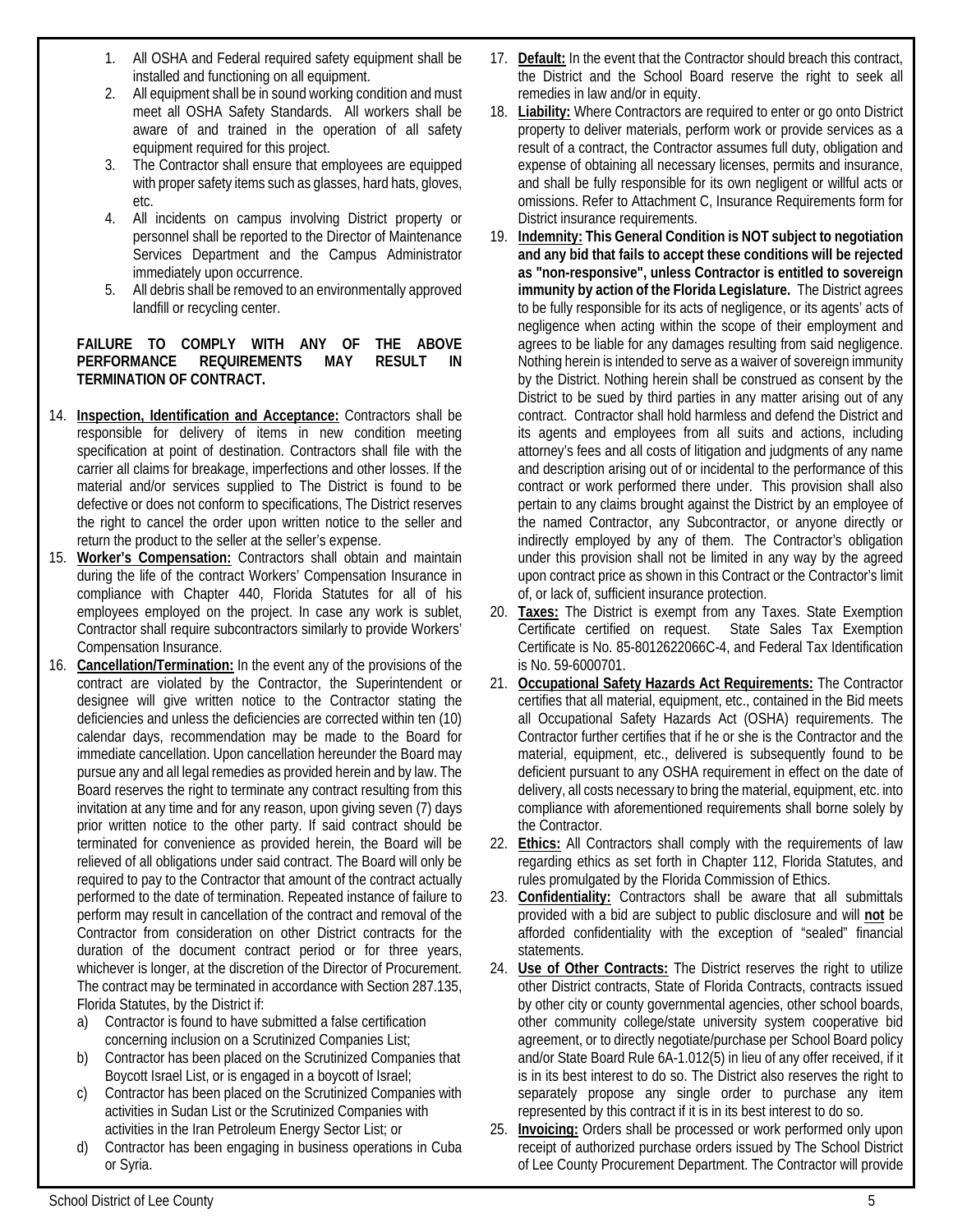**two copies of the original invoice to The School District of Lee County, Financial Accounting Department, located at 2855 Colonial Blvd, Fort Myers, FL 33966-1012.**

- a) All invoices shall include purchase order number for proper identification. Invoices must be prepared properly to avoid unnecessary delays in payment. Upon receipt of invoices forwarded from the Finance Department, the user school/department will approve payment for requested work that has been completed satisfactorily. All invoices and correspondence shall be legibly written, signed and dated.
- b) In the event of errors, a credit or debit (as the case may be) is to be issued against the invoice as it was presented to the designated representative.
- The credit or debit shall show the original invoice number, date, delivery location and error being corrected on the face of said credit or debit.
- d) All invoices are to clearly show the District's name and delivery location. Such as "Allen Park Elementary School Cafeteria."
- 26. **Liquidated Damages Recovery:** Contractor agrees to the use of Liquidated Damages Recovery in the event the Contractor fails to perform in accordance with contract provisions. On any occasion where the Contractor fails to perform or defaults on the contract, or any material provision thereof, the District may procure the necessary supplies/services from other sources and hold the Contractor financially responsible for any excess costs incurred. The difference between the contracted price of the products and the actual price paid in this circumstance may be deducted from funds owed to the nonperforming Contractor.
- 27. **Contact Information:** The Contractor shall appoint a person or persons to act as a primary contact with the District. This person or their designated back up shall be readily available during normal business hours by phone or in person; knowledgeable of the terms, conditions and procedures involved; and respond to messages within 24 hours. The District shall appoint a person or persons to act as the District Representative. The Contractor shall have access to the site after school hours, on weekends, and during school hours at the discretion of District Representative. All scheduling shall be coordinated with the District Representative.
- 28. **Maintaining Public Records:** Parties awarded a contract as a result of this solicitation who provide a service acting on behalf of the District shall:
	- a) Keep and maintain public records required by the District to perform the service.
	- b) Upon request from the District's custodian of public records, provide the District with a copy of the requested records or allow the records to be inspected or copied within a reasonable time at a cost that does not exceed the cost provided in the Chapter 119, Florida Statues or as otherwise provided by law.
	- Ensure that public records that are exempt or confidential and exempt from public records disclosure requirements are not disclosed except as authorized by law for the duration of the contract term and following completion of the contract if the contractor does not transfer the records to the District.
	- d) Upon completion of the contract, transfer, at no cost, to the District all public records in possession of Contractor or keep and maintain public records required by the District to perform the service. If Contractor transfers all public records to the District upon completion of the contract, Contractor shall destroy any duplicate public records that are exempt or confidential and exempt from public records disclosure requirements. If Contractor keeps and maintains public records upon completion of the contract, Contractor shall meet all applicable requirements for retaining public records. All

records stored electronically must be provided to the District, upon request of the District's custodian of public records, in a format that is compatible with the information technology systems of the District

- 29. **Contractor Background Screening Requirements:**  Contractor will comply with all requirements of Florida Statutes 1012.32, 1012.465, 1012.467 and 1012.468, by certifying that the Contractor and all of its employees who provide services under this contract have completed the background screening required by the referenced statutes and meet the standards established by the statutes. This certification will be provided to The District in advance of the Contractor providing any services on campus while students are present. The Contractor will bear the cost of acquiring the background screening and any fee imposed by the Florida Department of Law Enforcement to maintain the fingerprints provided with respect to Contractor and its employees. Contractor will provide The District a list of its employees who have completed background screening as required by the referenced statutes and meet the statutory requirements. Contractor will update these lists in the event that any employee listed fails to meet the statutory standards or new employees who have completed the background check and meet standards are added. Contractor agrees that in the event the Contractor or any employee who the Contractor has certified as completing the background check and meeting the statutory standards then is convicted of any disqualifying offense, the Contractor will notify The District within 48 hours of such.
- a) The parties agree that in the event that Contractor fails to perform any of the duties described in this paragraph, this will constitute a material breach of the contract entitling The District to terminate immediately with no further responsibility to make payment or perform any other duties under this contract. Contractor agrees to indemnify and hold harmless The District, its officers and employees from any liability in the form of physical injury, death, or property damage resulting from Contractor's failure to comply with the requirements of this paragraph of the Florida Statutes.
- b) Effective October 1, 2005 the Florida Department of Law Enforcement opened a new shared fingerprint database that is available to all School Districts in Florida. Contractor and their employees who were fingerprinted within the last five (5) years in any county in Florida should be in the State fingerprinting database. Contractors and their employees who have been fingerprinted in one of the School Districts should have the ability to notify other School Districts Human Resources Department of their fingerprinting status by providing the name of the School District in which they were fingerprinted, employee name and social security number. This legislation alleviates the issue of requiring Contractors to be fingerprinted in every District in which they provide services.
- c) Contractor must provide a list of employees that will participate in this contract for fingerprinting appointments to the District's Department of Professional Standards and Equity at 239-337- 8331.
- d) Any costs associated with obtaining District badges through the Department of Professional Standards and Equity shall be the sole responsibility of the Contractor.
- 30. **Contractor Process for Fingerprinting:** Upon Board approval of this contract, Contractor is required to comply with the requirements of Florida Statutes, Section 1012.465. COST: \$87.50 / Fingerprint (Price includes fingerprints, 5 year retention fee, badge, and processing fees). Contractors who will never be present on a school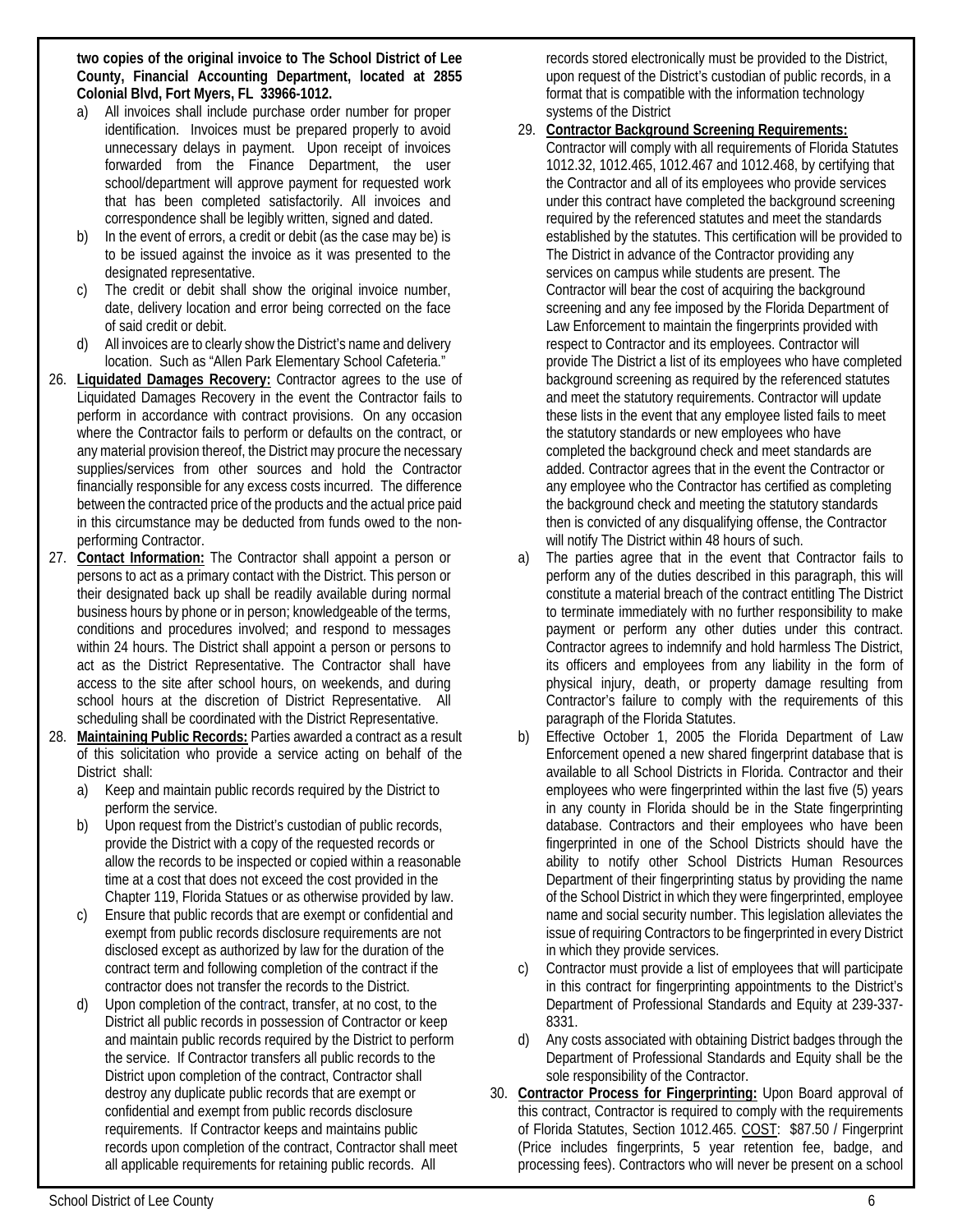district campus are not required to be fingerprinted.

Effective May 12, 2014, fingerprinting services for contractors with the School District of Lee County will be provided by Fieldprint. There are currently multiple local locations that offer Fieldprint fingerprinting services. Those locations, as well as the locations of additional authorized service centers in Florida and other states, are available<br>on the Fieldprint registration website at on the Fieldprint registration website at http://www.fieldprintflorida.com.

## **THERE WILL BE NO EXCEPTIONS TO THIS PROCESS**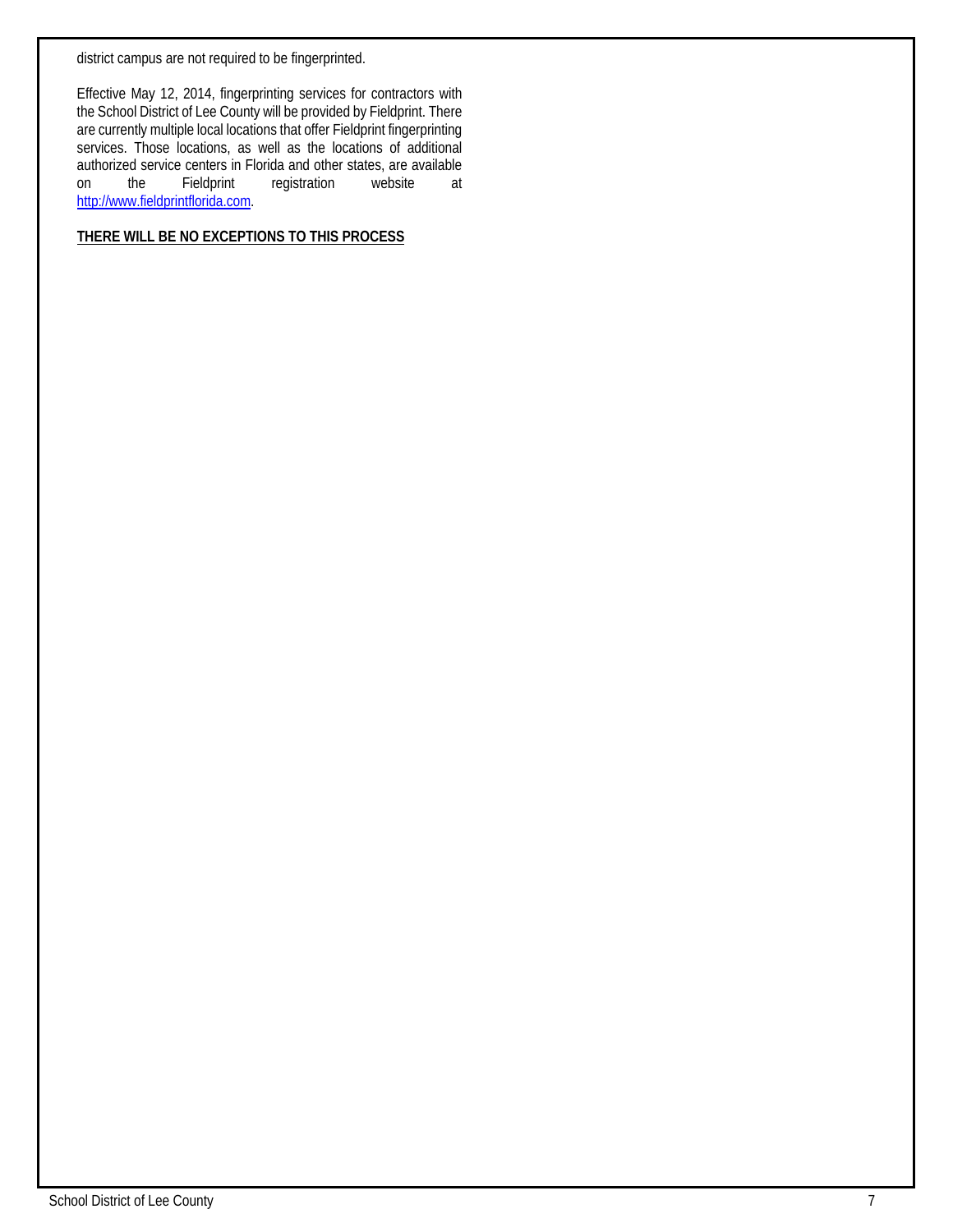#### **DETAILED SPECIFICATIONS WALKWAY COVERS CONTRACT No. C177288LN**

**1. Overview:** Service to be performed under this contract shall be the furnishing and installation of extruded aluminum walkway covers and entry canopies; and/or canvas walkway covers and entry canopies, as may be required at various locations throughout the District. Services shall include the preparation of all required drawings by a Florida registered design professional in compliance with Florida laws, rules, building and life safety codes.

The District anticipates awarding one or more contracts to one or more Proposers, at the District's sole discretion, for a period of performance of three (3) years plus options for three (3) additional one (1) year periods. Post award, project work will be distributed at the discretion of the District.

- Proposers may bid on one or both of the following types of walkway cover related services:
	- a. Aluminum Walkway Covers and Entry Canopies.
	- b. Canvas Walkway Covers and Entry Canopies.
- Proposers are required to submit with the contract a statement from a Surety that the Proposer is bondable in the minimum amount of \$200,000.00.
- When service is required, the District will request by phone a cost estimate. Contractors are required to return the phone call acknowledging the request for an estimate within 1 business day, and provide the estimate within four (4) business days of the call or site visit (if a site visit is requested).

School District Locations are provided in Exhibit 1, School District of Lee County Locations.

- **2. Minimum Qualifications:** The following requirements are necessary for contracts to be considered for evaluation.
	- 1. Proposers shall possess a current Lee, Collier, or Charlotte County Local Business Tax receipt or Municipality tax receipt prior to the contract due date, and shall provide a copy with the contract.
	- 2. Proposer shall hold a current State Contractor's license. A copy of the license shall be submitted with the contract.
	- 3. Proposer shall hold a Welder's certification by at least one current employee. A copy of the certification shall be submitted with the contract.
	- 4. Proposer shall hold a Florida State Engineering License for Exterior Design by at least one current employee. A copy shall be submitted with the contract.
	- 5. Proposer must have been in operation under submitted name and ownership for a minimum of three (3) years as evidenced by SunBiz.
- **3. Project Manager Requirements:** The District requires Proposers to designate a Project Manager who will be the primary point of contact and will manage the project with the District.
- **4. Contract Term:** The District anticipates awarding a contract for three (3) years commencing upon Board approval or until new proposals are taken and awarded. The contract (or any portion thereof) has the option of being renewed for three (3) additional one (1) year periods, for a total duration not to exceed six (6) years, upon mutual agreement of both parties, under the same terms and conditions. The District, through its Department of Procurement Services, will, if considering renewal, request a letter of intent to renew from each awardee, prior to the end of the current contract period. The awardee will be notified when the recommendation has been acted upon by The District. The Proposer agrees to this condition by signing the contract.
- **5. Orders:** The awarded Proposer(s), hereinafter Contractor(s) will be notified when individual projects are required. A quote for each project will be requested and reviewed for award, at the discretion of the District. The District may request a site visit prior to receiving quotes. There is no guarantee of the number or size of projects that may be required under this bid. The covers/canopies will be ordered on an as needed basis and may consist of multiple orders and purchase order numbers. All orders will be placed directly to the awarded Contractor by the District's Maintenance Services Department via a blanket purchase order. No stipulation will be accepted for minimum or maximum orders. By mutual agreement of the parties, a time limit for completion shall be determined for each job based on the extent of work to be performed. In the event of an emergency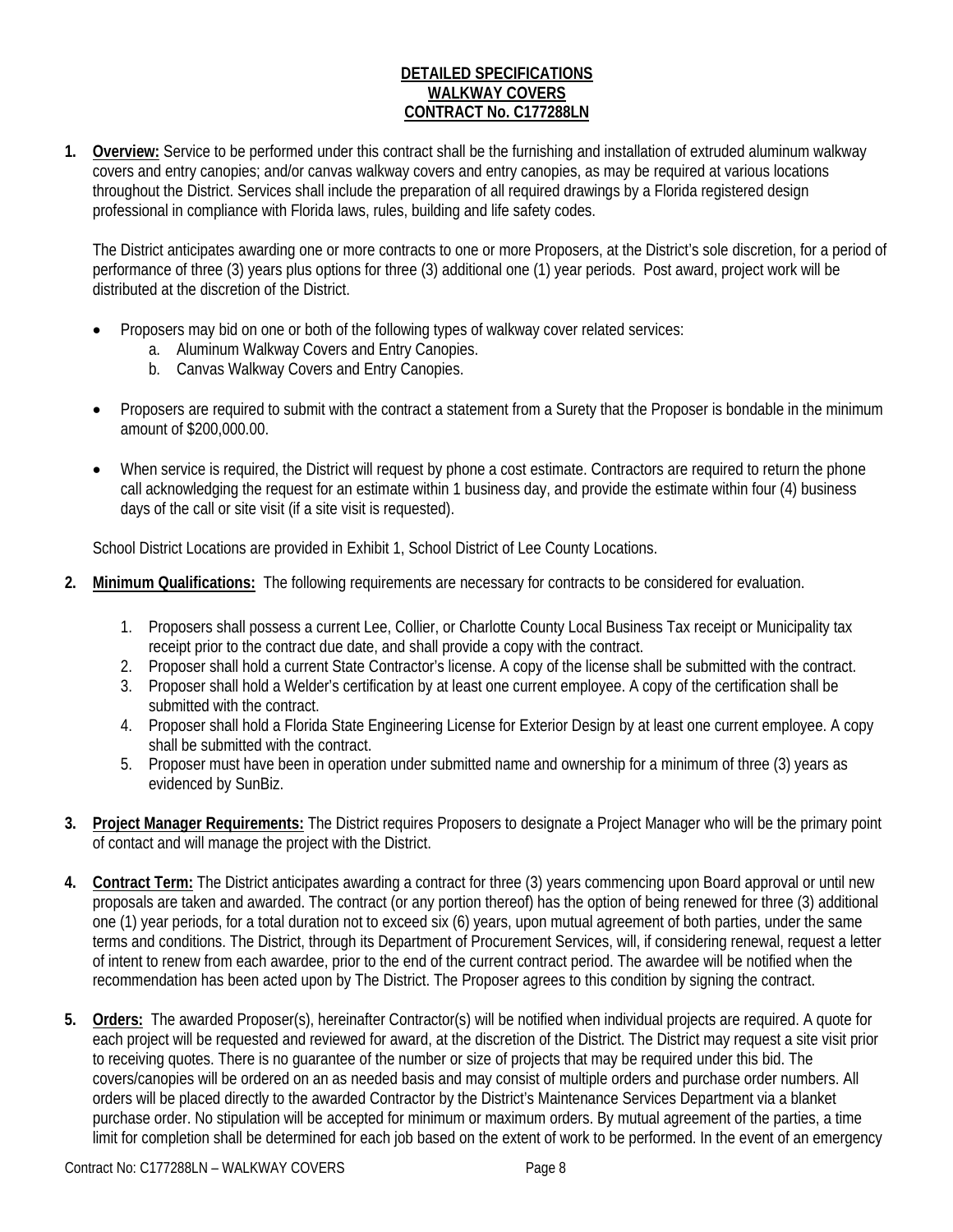where the awarded Contractor cannot complete the work in the time frame required, the District reserves the right to employ another Contractor without breeching this contract.

- **6. Addition or Deletion of Sites:** The District reserves the right to add or delete locations at its discretion at any time throughout the term of this bid. Any additional equipment/facility added during the term of this agreement will be handled in accordance with the conditions and prices of this agreement.
- **7. Substitutions/Additions:** For the duration of the awarded contract, upon request of the District, products of a similar nature and cost may be substituted or added, when approved in writing by the District in advance, and upon completion of successful price negotiations between the District and the Contractor.
- **8. Guarantee/Warranty:** All Contractors must state guarantee/warranty policy on items purchased under this contract. Products that are deemed inferior, of poor quality, or unacceptable by representatives of the District shall be removed and returned at no cost to the District and must be replaced within 72 hours from time of notice of unacceptability, with an acceptable product. Consistent delivery of unacceptable product will result in immediate termination of this contract. Contractors shall submit their guarantee/warranty policy with their bid.
	- a. Contractor shall warrant the entire installation against defects in labor and materials for a period of one (1) year commencing upon acceptance by the District.
	- b. Intention of this warranty is the Contractor will come onto the jobsite and perform all work necessary to effect corrections of any deficiencies.
	- c. Prima Facie Evidence of defects in labor and material may include but is not limited to, one or more of the following:
		- 1. Moisture leaks
		- 2. Metal failure including excessive deflection
		- 3. Fastener failure
		- 4. Finish failure
- **9. Qualifications:** Contracts will be considered only from Contractors, manufacturers, authorized distributors or dealers who are normally engaged in the manufacture, sale or distribution of materials requested herein. The contractor must have adequate organization, facilities, equipment and personnel to ensure prompt and efficient service to the District.
- **10. Bonding Requirements:** Within seven (7) business days following School Board approval of the CONTRACT, each successful Proposer, hereinafter Contractor, shall furnish the District a PUBLIC PAYMENT AND PERFORMANCE BOND that has been **recorded in the Public Records of Lee County, Florida** in the minimum amount of \$200,000 or the amount of the award, for the category if work to be performed, as specified by the District. If the award is made to multiple Contractors, the bond for each Contractor shall be in a minimum amount of \$200,000 and the Contractor may be required to provide the bond in a greater amount or to increase the amount of the bond during the contract term, at the discretion of the District and based on distribution of projects to awarded Contractors. The amount of the bond shall always be no less than the contract price for work to be done by the Contractor for all work over \$200,000. The bond shall be issued by a surety which is satisfactory to the District, has fulfilled any previous obligations to the District and is licensed to do business in the state of Florida. The estimated value for the contract resulting from this solicitation is \$850,000.00.

If within seven (7) business days following School Board approval of the CONTRACT, Contractor refuses or otherwise fails to furnish the required, recorded Public Payment and Performance Bond, or fails to submit the required Certification of Insurance and a W-9 Form, then the District may annul the Notice of Intent and/or Award to the non-compliant Contractor.

- **11. Submittal:** In order to maintain comparability and facilitate the review process, it is required that contracts be organized in the manner specified below. Include all information requested herein with your submittal. All responses to the CONTRACT shall be submitted in an 8  $\frac{1}{2}$ " x 11", edge-bound format. Include one (1) original, manually signed contract, six (6) copies, and an electronic version on CD/DVD or flash drive identical to the original. **Failure to comply with submittal requirements may be grounds for rejection.**
	- **11.1 Title Page:** Include CONTRACT number, subject, the name of the proposer, address, telephone number and the date.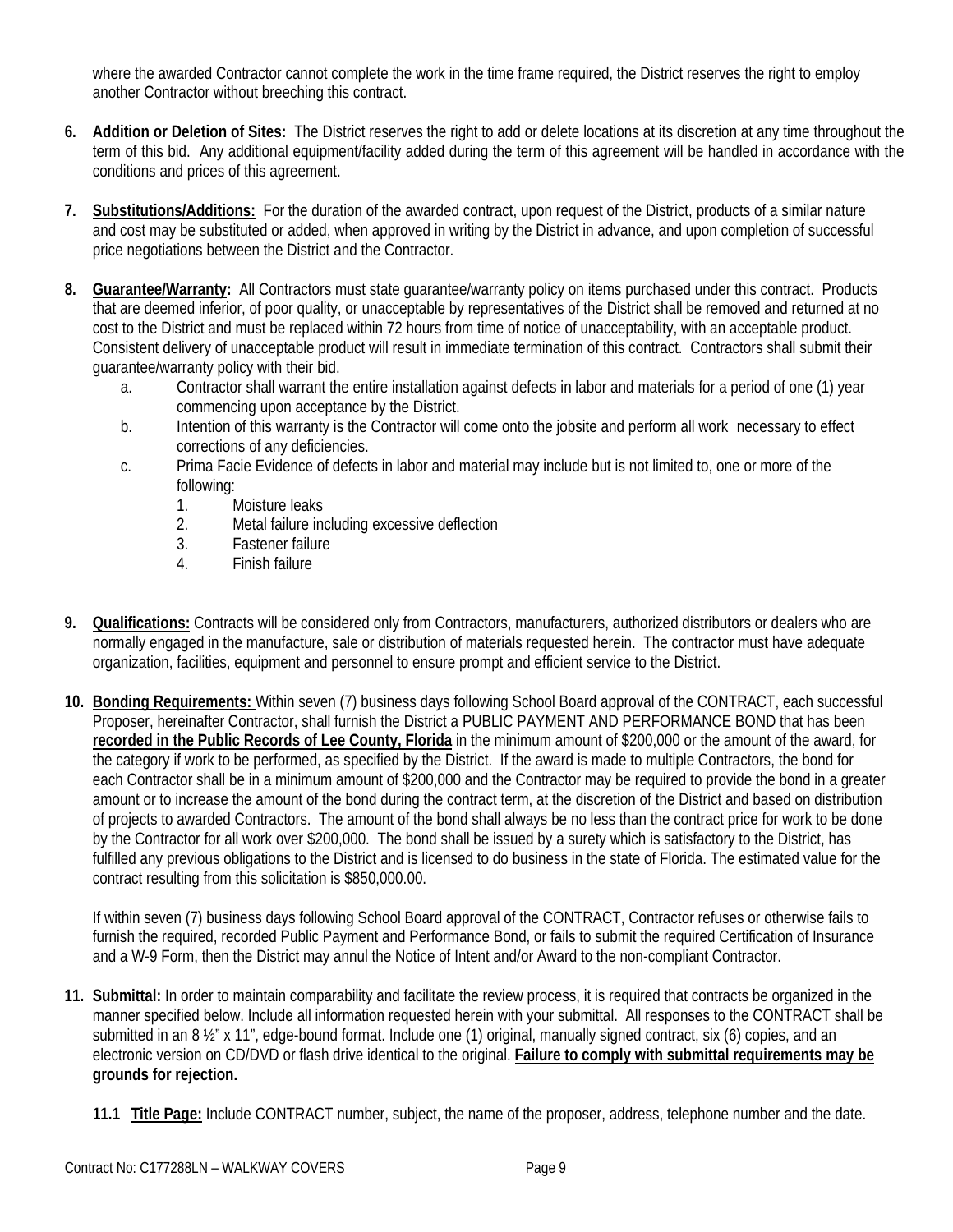- **11.2 Table of Contents:** Include a clear identification of the material by section and by page number.
- **11.3 Letter of Transmittal:** Proposer shall include the following information in the letter of transmittal:
	- a. Names of the persons who will be authorized to make representations for the proposer, their titles, addresses, email addresses and telephone numbers.
	- b. Indicate if Proposer is offering services for one or both of the following services:
		- Aluminum Walkway Covers and Entry Canopies.
		- **EXEC** Canvas Walkway Covers and Entry Canopies.
	- c. Include a copy of Proposer's current Lee, Charlotte, or Collier County business tax receipt or municipality receipt.
	- d. Proposers shall possess a current State of Florida Contractors License and provide a copy with the contract.
	- e. Proposers are to submit copies of Welders Certificates, Florida State Engineering for Exterior design, and/or all relevant licenses.
	- f. Include evidence of conducting business for at least three (3) years. Submit with the contract a copy of Contractor's business license or copy of SunBiz webpage illustrating compliance with this criteria.
	- g. Include a statement from a Surety that the Proposer is bondable in the minimum amount of \$200,000.00. Note: Prior to performing projects, awardees shall submit a public payment and performance bond, recorded in the public records of Lee County Florida, in the amount of \$200,000.00 or a higher amount as specified by the District.
	- h. Include an electronic copy of the contract, identical to the original on a flash drive. Attachment A shall be in usable Excel Format (not locked).
	- i. Indicate any and all variances from the CONTRACT specifications, terms and/or conditions regardless of how slight. If no variations are stated, it shall be assumed that the proposed product or service fully complies with the specifications, terms and conditions of the CONTRACT.
- **11.4 Required Submittal Checklist:** Proposer shall complete and submit the Required Submittal Checklist coversheet, page 1 of the CONTRACT, with all required information completed and all signatures (blue ink preferred on original) as specified. Any modifications or alterations to this form shall not be accepted and may cause contract to be rejected.
- **11.5 Attachment A-1: Response Form (Pricing):** Submit proposed hourly labor rates and material costs. Pricing shall include all materials, and equipment (beyond what is provided by the District) required to perform the installation/maintenance according to the specification. Pricing shall be all inclusive. For example, pricing shall include all required insurance, licenses, and bonds; overhead; profit; vehicles; and labor per hour and supervision. Pricing for labor provided in Proposer's response shall be inclusive of all labor regardless of day of week/time of day work is performed. For medium to large scale projects it is anticipated that contractors will be required to work outside of normal school hours. School hours vary by site. The District reserves the right, at its sole discretion, to furnish equipment and materials for any and all jobs or work performed pursuant to this contract.
- **11.6 Attachment A-2: Sample Tasks:** Describe in detail the Proposer's approach to supporting the District for Sample Task 1 and Sample Task 2. Include a description of the preparation activities, and detailed drawings for each sample task. It is anticipated that the Proposer's response is reflective of how projects will be supported, and priced, if the Proposer were to receive a contract award.

#### **13.6.1 SAMPLE TASK 1: ALUMINUM WALKWAY COVER**

DESCRIPTION OF ITEM **DESCRIPTION OF ITEM** Free standing Aluminum Walkway Cover Structural Column and Beam Assemblies 50' long Section 10' wide with fascia based on aluminum truss members not connecting to an existing walkway.

| Item 1 – Aluminum Walkway Cover Structural Column and Beam Assemblies   | 12 each |
|-------------------------------------------------------------------------|---------|
| Item 2 – Aluminum Roof Deck Sections, including all fasteners           | 960 SO  |
| Item 3 – Aluminum Fascia for all Exposed Edges, including all fasteners | 240 LF  |
| Item 4 – Concrete Footings, including all anchor bolts                  | 24 each |

Based on Aluminum Walkway Specifications included in this bid.

#### SUBMITTALS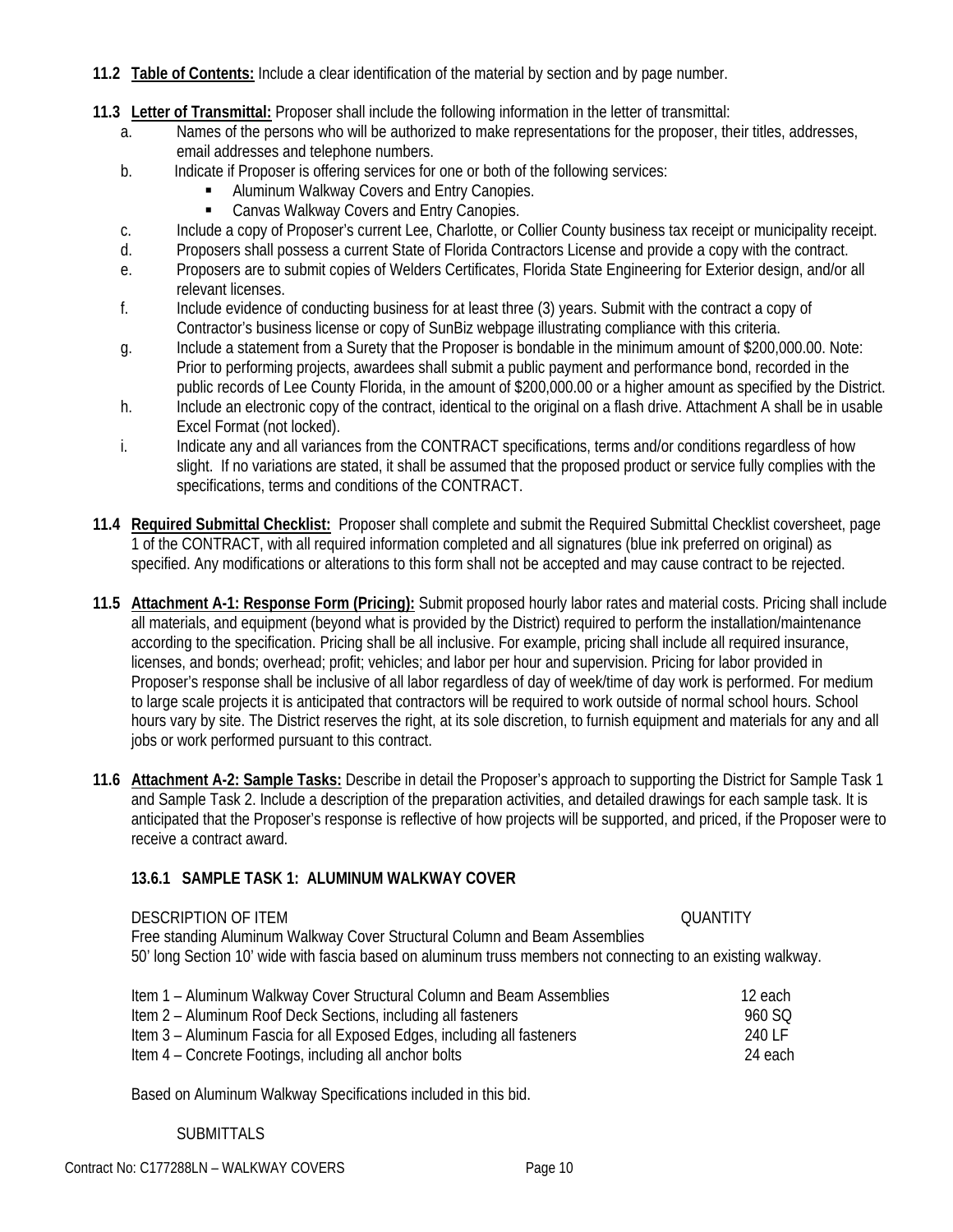- a. Project Drawings: Submit detailed drawings, including partial site plan, layout of walkway cover system, bent locations (identify drain columns and wet bents), all mechanical joint locations with complete details, connections, jointing and accessories. Include details of concrete footings and bent anchorage.
- b. Product Data: Submit manufacturer's product data, specifications, component performance data and installation instructions.

#### **13.6.2 SAMPLE TASK 2: CANVAS WALKWAY COVER**

#### DESCRIPTION OF ITEM QUANTITY

Canvas Walkway Cover Structural Column and Beam Assemblies (four required) 45' long Section 8' wide with fascia based on aluminum truss members not connecting to an existing walkway.

| Item 1 – Canvas Roof Deck Sections, including all fasteners                      | 360 SO |        |
|----------------------------------------------------------------------------------|--------|--------|
| Item 2 – Concrete Footings 30" deep with 12" round bolt, including all fasteners | 8 each |        |
| Item 3 – Rear Entry Canopy Cover with a 5' x 5' slope                            |        | 1 each |

Based on Canopy Specifications included in this bid.

#### SUBMITTALS

- a. Project Drawings: Submit detailed drawings, including partial site plan, layout of walkway cover system, bent locations (identify drain columns and wet bents), all mechanical joint locations with complete details, connections, jointing and accessories. Include details of concrete footings and bent anchorage.
- b. Product Data: Submit manufacturer's product data, specifications, component performance data and installation instructions.
- **11.7 Attachment C Insurance Requirements Form:** Proposer shall respond to the District insurance requirements.
- **11.8 Attachment D Addenda Acknowledgement Form:** Proposer shall complete form with all required information and all signatures as specified. The enclosed Addenda Acknowledgement Form must be signed and returned in order for your contract to be considered.
- **11.9 Attachment E Debarment Form:** Proposers shall complete the certification regarding debarment, suspension, ineligibility and voluntary exclusion – lower tier covered transactions, certifying they have not been debarred or suspended, and confirming they will notify the District should they become disbarred or suspended.
- **11.10 Attachment F Drug Free Workplace Certification:** Proposer shall complete form with all required information and all signatures as specified. The enclosed Drug Free Workplace Form must be signed and returned.
- **11.11 Attachment G Public Entity Crime Form:** Proposer shall complete the required sworn statement under section 287.133(3), (A), Florida Statutes, Public Entity Crimes. **Form shall be signed and notarized.**
- **11.12 Attachment H Guarantee/ Compliance/ Distance:** Proposer shall complete the form with all required information and all signatures as specified.
- **11.13 Attachment I Corporate Overview, Experience, and Project Manager:** Proposer shall complete the form with all required information.
	- **A. Corporate Overview**: Provide the location of the office from which service is to be performed and the number of partners, managers, supervisors, senior management and other professional staff employed at that office. Indicate the number of years the business has been in operation.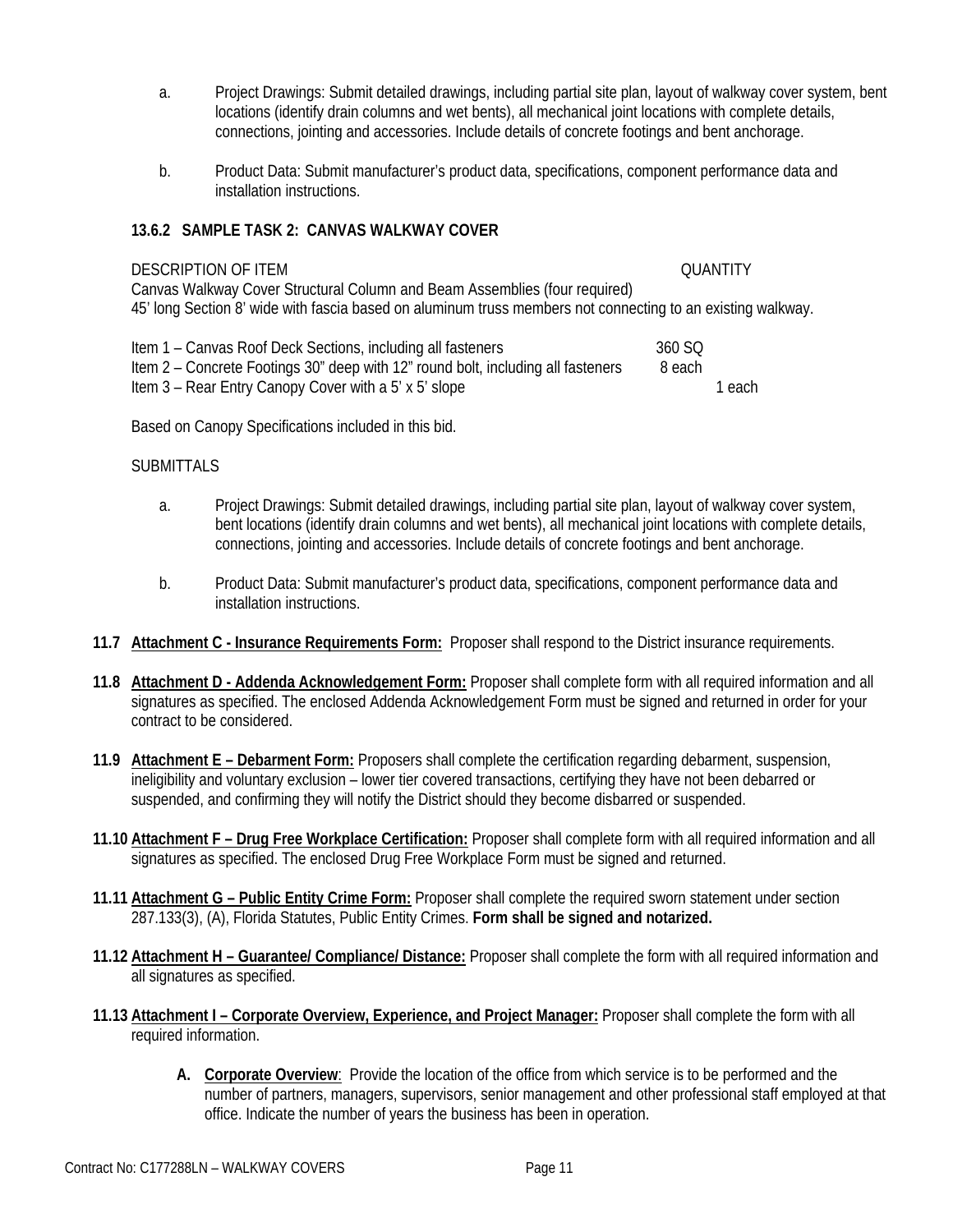Disclose under what other or former name(s) the Proposer is currently operating or has operated.

Provide a statement of any litigation or regulatory action that has been filed against the Proposer, any affiliates, and/or subcontractors in the last three years. If an action has been filed, state and describe the litigation or regulatory action filed, and identify the court or agency before which the action was instituted, the applicable case or file number, and the status or disposition for such reported action. If no litigation or regulatory action has been filed against the Proposer, provide a statement to that effect. For joint venture or team Proposers, submit the requested information for each member of the joint venture or team.

- **B. Experience and Qualifications:** Proposer shall describe experience providing services similar in size, scope and complexity to those requested in the CONTRACT.
- **C. Project Manager:** Proposer shall identify a Project Manager who shall be assigned to the District. Describe the experience of the individual that demonstrate their knowledge, skills, and ability to support the District in achieving the stated goals and delivering quality work products.

# **12. GENERAL REQUIREMENTS (FOR ALL WORK)**

## **12.1 Fabrication**

- a. Comply with indicated profiles, dimensioned requirements and structural requirements.
- b. Use sections true to details with clean, straight, sharply defined profiles and smooth surfaces of uniform color and texture, free from defects impairing strength and durability.
- c. All welding to be done by heli-arc process.
- d. Bents shall consist of shop welded one piece units. When size of bents do not permit shipment as a welded unit, concealed mechanical joints may be used.
- e. Mechanical joints shall consist of shop stainless steel bolts with a minimum of two (2) bolts per fastening. Bolts and nuts shall be installed in a concealed manner utilizing ½" thick by 1 ½' aluminum bolt bars welded to structural members. All such mechanical joints must be detailed on shop drawings showing all locations.
- f. Roof Deck: Extruded Aluminum shapes, interlocking self-flashing sections. Shop fabricate to lengths and panels widths required for field assembly. Depth of sections to comply with structural requirements. Provide shop induced camber in deck units with spans greater than 16'-0" to offset dead load deflections. Welded dams are to be used at non-draining ends of deck.
- g. Expansion joints, design structure for thermal expansion and contraction. Provide expansion joints as required.
- h. Exposed rivets used to fasten bottom of fascia to deck to have finish to match fascia.
- i. Apply a shop applied dip-coat of clear acrylic enamel to each column end terminating in concrete to insulate from electrolytic reaction. Column ends shall be pierced to "key" grout to bent for maximum uplift protection.
- **12.2 Execution** Deliver, store and handle covered walkway system components as recommended by manufacturer. Handle and store in a manner to avoid deforming members and avoid excessive stresses.

## **12.3 Examination**

- a. Examine adjacent work for conditions that would prevent quality installation of system.
- b. Do not proceed until defects are corrected.

## **12.4 Field Dimensions**

- a. Contractor shall field confirm bent locations, dimensions and elevations shown on shop drawings prior to fabrication.
- b. Column Sleeves (Styrofoam blockouts) shall be furnished by walkway cover manufacturer and placed by Contractor.

## **12.5 Installation**

a. Set roof support frames (bents) into pockets provided in top of footings; set to required elevations, align, plumb and level; and grout in place with 2,000 p.s.i. Portland cement grout. Assure that grout fills all voids and "keys"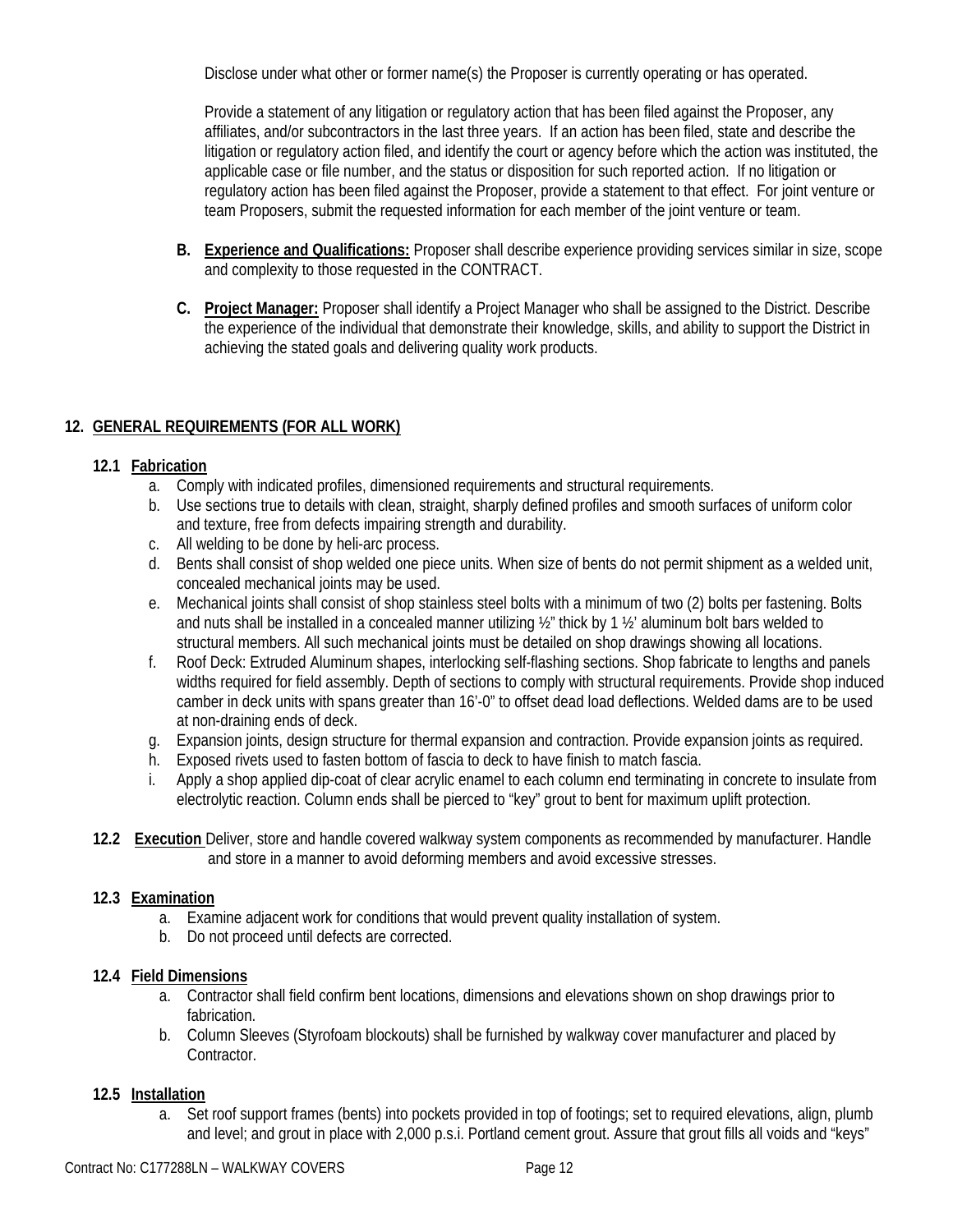to columns. Fill downspout units with grout to bottom of discharge level. Install aluminum deflectors after grouting. Follow manufacturer's instructions. Match to finish and elevation of adjacent sidewalks.

- b. Install roof deck sections, accessories and related flashing in accordance with manufacturer's instructions. Provide roof slope for rain drainage without ponding water. Align and anchor roof deck units to structural support frames.
- c. Assemble all components in a neat, workmanlike manner.

## **12.6 Flashing**

Flashing is required between covered walkway system and adjoining structures.

#### **12.7 Cleaning and Protection**

- a. Damaged Units: Remove and replace roof deck panels and other components of the work which have been damaged or have deteriorated beyond successful minor repair.
- b. Cleaning: Remove protective coverings at time in project construction sequence which will afford greatest protection of work. Clean finished surfaces as recommended by manufacturer. Maintain in a clean condition during construction.
- c. Protection: Advise District of protection and surveillance procedures, as required to ensure that work of this section will be without damage or deterioration at time of substantial completion.

## **12.8 Reinforced Concrete Design**

All reinforcing steel shall be minimum grade 40 and identified in accordance with ASTM A615, A616, or A617. Splice lengths shall be a minimum of 25" for No. 5 reinforcing bars. Reinforcement may be bent in the shop or in the field, and the diameter of the bend, measured on the inside of the bend, shall not be less than six bar diameters. All concrete shall achieve 3000 p.s.i. compressive strength at 28 days unless otherwise noted on drawings.

#### **12.9 Concrete Formwork**

- a. The Contractor is responsible for furnishing, erecting, and maintaining formwork to support loads and to achieve dimensioned and surface correctness specified as well as for removal of formwork to insure safety of the structure.
- b. The Contractor shall comply with the latest edition of the following codes and standards, except as otherwise specified:
	- 1. American Concrete Institute:
	- 2. ACI 347 Recommended Practices for Concrete Formwork
	- 3. American Plywood Association:
	- 4. APA Form V345 Plywood for Concrete Forming
	- 5. U.S. Product Standard:
	- 6. PS 1-83 Construction & Industrial Plywood
	- 7. PS 20 American Softwood Lumber Standard
- c. Design Criteria
	- 1. General: Conform to ACI 347, Chapter 2- Design.
	- 2. Plywood: Conform to tables for form design in APA Form V345, including strength.
	- 3. Allowable Tolerances: Conform to ACI 347, 3.3

#### **12.10 Materials**

- a. Lumber/Wood items must conform with ACI 347, Chapter 4.
	- 1. Softwood Framing Lumber: Kiln dried, PS 20 Grade marked by grading rules Agency approved by American Lumber Standards Committee.Hanger Inserts: Mallable iron, integral loop at back, threaded or slotted as suited for attachment of hanger type required.
	- 2. Boards for Basic Forms: Construction Standard Grade.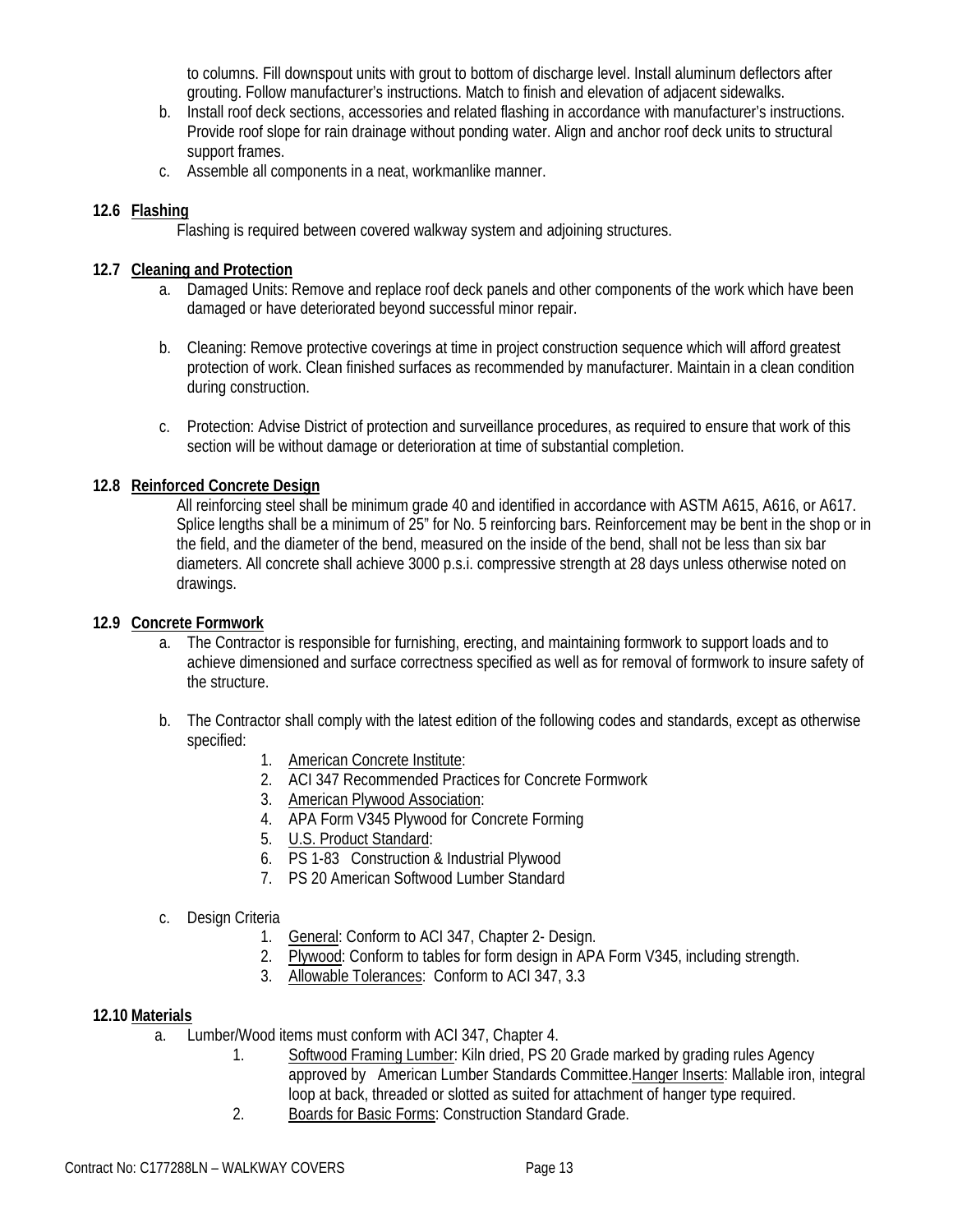- 3. Plywood: Exterior grade softwood plywood, PS1. Each panel stamped or branded indicating veneer grade, species, type and identification.
- 4. B-B Plyform: Class II APA, mill-oiled and edge sealed, except use Class I HDO Plyform where rubbed finish is indicated.

# **12.11 Accessories**

- a. Internal Liners
	- 1. Type: Plywood
	- 2. Surface Texture: Brushed.
		- Materials to form drips, reveals, rustication strips, or weep holes:
	- 3. Corner Formers (chambers): PVC or rubber with ½ inch radius to produce uniform smooth external corners and tight edge joint.
- b. Form Ties: Factory fabricated, removable or snap-off metal ties of design that will not allow form deflection and will not spill concrete upon removal. Provide solid backing for each tie. Fit ties with devices that will leave holes in the concrete surface not less than 3/8 inch diameter and of the depth not less than 1 inch. The portion of the tie remaining in the concrete after removal of the exterior parts shall be at least 1 ½ inch back from any surface of the concrete. Coat bolts and rods that are to be completely withdrawn with a non-staining bond breaker.
- c. Form Coating: Shall not stain or soften concrete, shall serve as parting compound or chemical releasing agent to prevent sticking of concrete to forms, and shall act as sealer or protective coating for form.
	- 1. DUOGARD BY W.R. MEADOWS, INC. MANUFACTUER'S PRODUCT DATA MANUFACTURER'S CATALOG # 310, 1981
	- 2. EUCOSLIP BY EUCLID CHEMICAL COMPANY MANUFACTURER'S PRODUCT DATA MANUFACTURER'S CATALOG 1978
	- 3. CAST-OFF BY SONNEBORNE- CONTECH MANUFACTURER'S PRODUCT DATA MANUFACTURER'S FORM SC-227 10M 4/77MP OR APPROVED EQUAL

## **12.12 Flashing and Anchorage Items**

Items for anchoring nailers, bumpers, miscellaneous mechanical and electrical items to concrete shall be:

- 1. Hanger Inserts: Mallable iron, integral loop at back, threaded or slotted as suited for attachment of hanger type required.
- 2. Shelf Angle Inserts: Mallable iron, with integral loop at back and slotted for wedge head bolt of size and location indicated on the drawings, complete with bolts, nuts and washers.
- 3. Gang Inserts: Continuous slotted inserts for horizontal or vertical bolting with minimum thickness of 3/16 inch and anchors at 6 inch intervals on each side.
- 4. Anchor Bolts: For nailer or similar wood items: bent or square headed bolts of size and length indicated with washers and square or hexagonal nuts, in accord with ASTM A307.
- 5. Expansion Joint Filler: Not less than ½ inch thick, full depth of slab and in accord with ASTM D1751.
- 6. Waterstops: Polyvinyl- chloride: Unless otherwise noted, 4" x 3/16" ribbed type.

# **12.13 Form Construction**

- a. Except as noted otherwise, conform to ACI 347, Chapter 3, Construction.
- b. Framing, Bracing and plywood Form Liners: APA Form V345.
- c. Provide temporary openings in framework for concrete placement.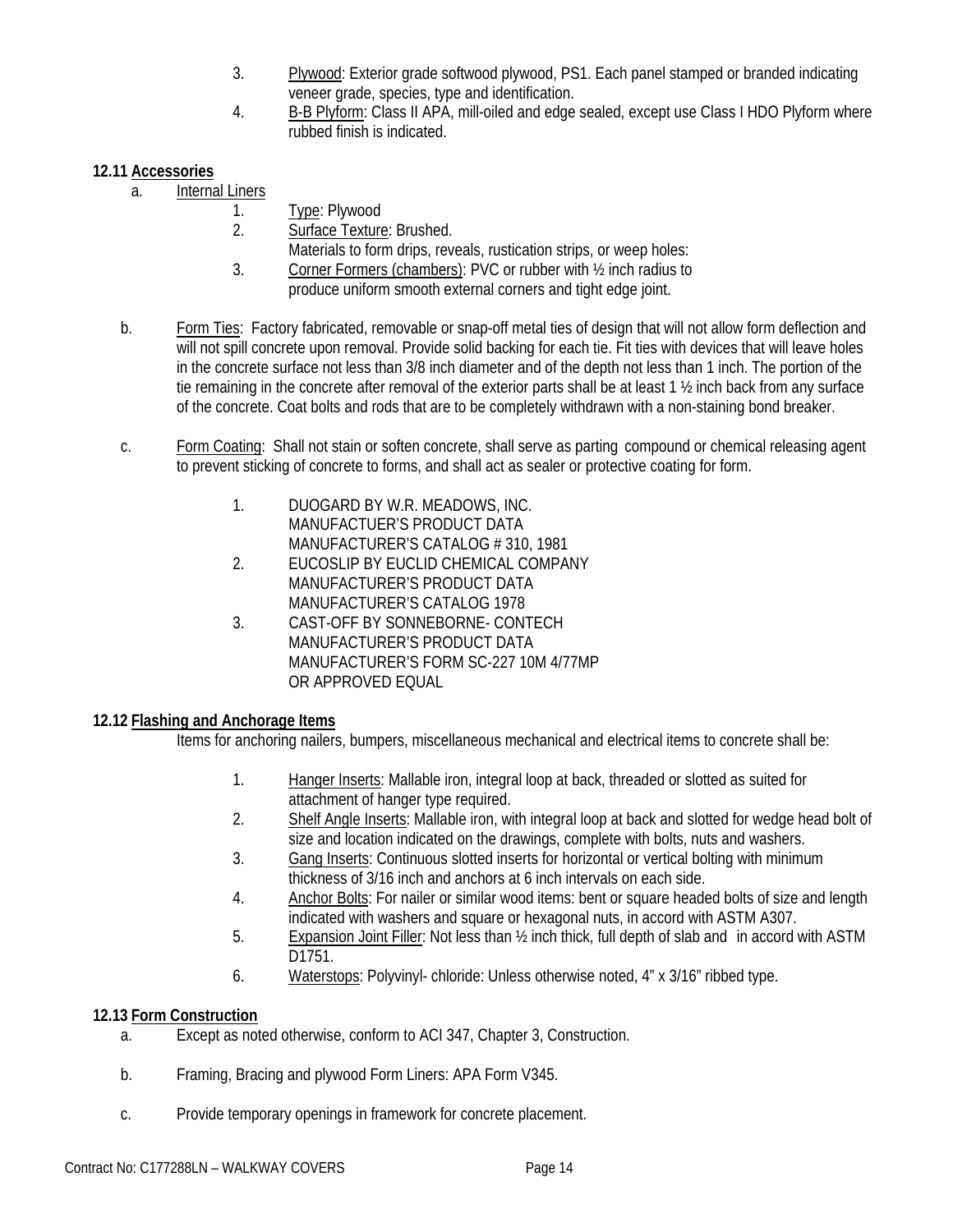- d. Construct forms to shape, line grades and dimensions indicated.
- e. Earth Forms: Footing sides may be earth if soil permits; otherwise, use wood forms.
- f. Rest posts and shores supporting forms on wedges which may be adjusted and removed without producing stress in concrete.
- g. Build bulkheads with keys in walls, footings, beams and slabs where necessary to stop placing of concrete.
- h. Submit locations of construction joints not indicated on drawings to Architect for review before placing concrete. In all cases, construction joints shall occur at sections of minimum shear.
- i. Box out for slots, chases, recesses, or other openings indicated on the drawings and for the work by any other trades. Box out for temporary openings and build forms to seal same.
- j. Clean form surfaces of dirt, debris and foreign matter before use.

#### **12.14 Form Coating**

Before placing reinforcement, cover faces of forms in contact with concrete with form coating specified in accordance with manufacturer's instructions.

#### **12.15 Form Readjustment**

During and immediately after placing concrete in forms, tighten posts and shores and readjust to maintain grades and levels.

#### **12.16 Miscellaneous Built-in items**

Unless indicated otherwise, place expansion joint filler where slabs supported on earth abut wall, columns, curbs or other vertical surfaces. Unless otherwise shown, provide ½ inch thick expansion joint material to previously placed material and to surface to receive fresh concrete.

#### **12.17 Removal of Forms**

- a. General: Under ordinary weather conditions, wall forms may be removed in two days providing concrete is not injured by so doing, and curing is continued in accord with Concrete section.
- b. Cleanup: Remove temporary forms from site after completion of concrete work. Under no circumstances shall wood be buried in fill or left in contact with earth.

#### **12.18 Reuse of Forms**

- a. Clean and repair surfaces of forms that are to be reused.
- b. Split, frayed, delaminated, patched or otherwise damaged form facing material will not be acceptable.
- c. Apply new form coating to contact form surfaces as specified herein.

#### **13. ALUMINUM COVER SPECIFICATIONS - GENERAL DESCRIPTION OF WORK**

Aluminum walkway or cover shall be made entirely of aluminum extrusions. Structural framing shall consist of heli-arc welded onepiece rigid structural bents (column and beam assemblies), decking, fascia, accessory items and hardware to provide a complete system.

Internal Drainage: Water flow shall be directed and drain from deck into designated beams and down columns, for discharge at ground level through weep holes. Drain openings shall be grouted to prevent standing water.

#### **16.1. Components**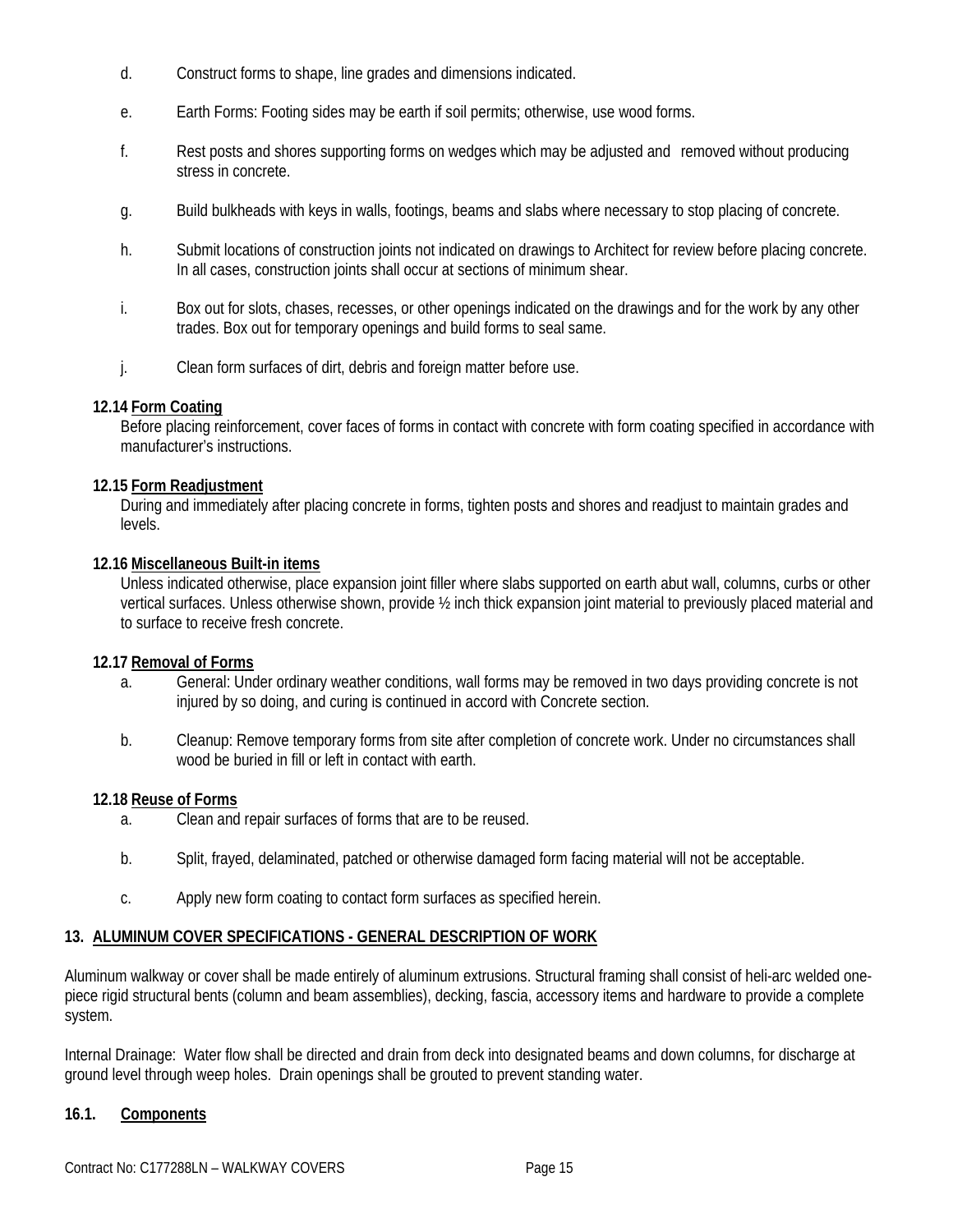- a. Columns: Shall be radius-cornered tubular extrusions required for maximum drainage and wind-loading.
- b. Beams: All drainage beams shall be open-top tubular extrusions
- c. Fascia: Side fascia and the end fascia shall be of 6 ¼ "x .70" minimum

# **16.2. Dimensions**

a. Contractor shall field-verify all bent locations, dimensions and elevations, as shown on shop drawings, prior to fabrication.

# **16.3. Quality assurance**

- a. Codes and Standards: Comply with provisions of the following except as otherwise indicated:
	- 1. Florida Building Code, 2010 or newer with amendments, if any.
	- 2. AWS (American Welding Society) standards for structural aluminum welding.
- b. Manufacturer: Obtain aluminum covered walkway system from only one (1) manufacturer, although several may be indicated as offering products complying with requirements.
- c. Installer Qualification: Contractor shall not have less than three (3) years experience in installation of aluminum walkway covers of the type, quantity and installation method similar to the work of this section.
- d. Field Measurements: Take field measurements prior to the preparation of shop drawings and fabrication where possible, to insure proper fitting of work. However, allow for adjustments within specified tolerations wherever taking of field measurements before fabrication might delay work.
- e. Shop Assembly: Preassemble units in shop to greatest extent possible and disassemble as necessary for shipping and handling limitations. Clearly mark units for reassembly and coordinated installation.
- f. Coordination: Coordinate work of this section with work of other sections which interface with covered walkway system (sidewalks, curbs, building fascias, etc)

## **16.4. Performance Requirements**

- a. System Performance: Provide aluminum covered walkway system that has been designed, produced, fabricated and installed to withstand normal temperature changes as well as live loading, dead loading and wind loading in compliance with Standard Building Code requirements for geographic area in which work is located and as follows:
	- 1. Live Load: 30 p.s.f. minimum
	- 2. Structural design for wind forces: Comply with ANSI A58.1-1982
	- 3. Design Wind Velocity: 160 m.p.h. or current (FBC three-second gust)
	- 4. Stability Criteria: Florida Building Code, Section 1604.
- b. Sizes listed in specifications are to be considered minimum.
- c. Structure shall be capable of sustaining severe icing, hail, hurricane force winds and supporting a concentrated load such as being walked upon.

## **16.5. Acceptable Manufacturers**

- a. Ditt-Deck Extruded Aluminum Walkway Cover System by Dittmer
- b. Eastern Metal Supply, Inc.
- c. Metals USA Inc./ Royal Aluminum
- d. Perfection Architectural Systems, Inc.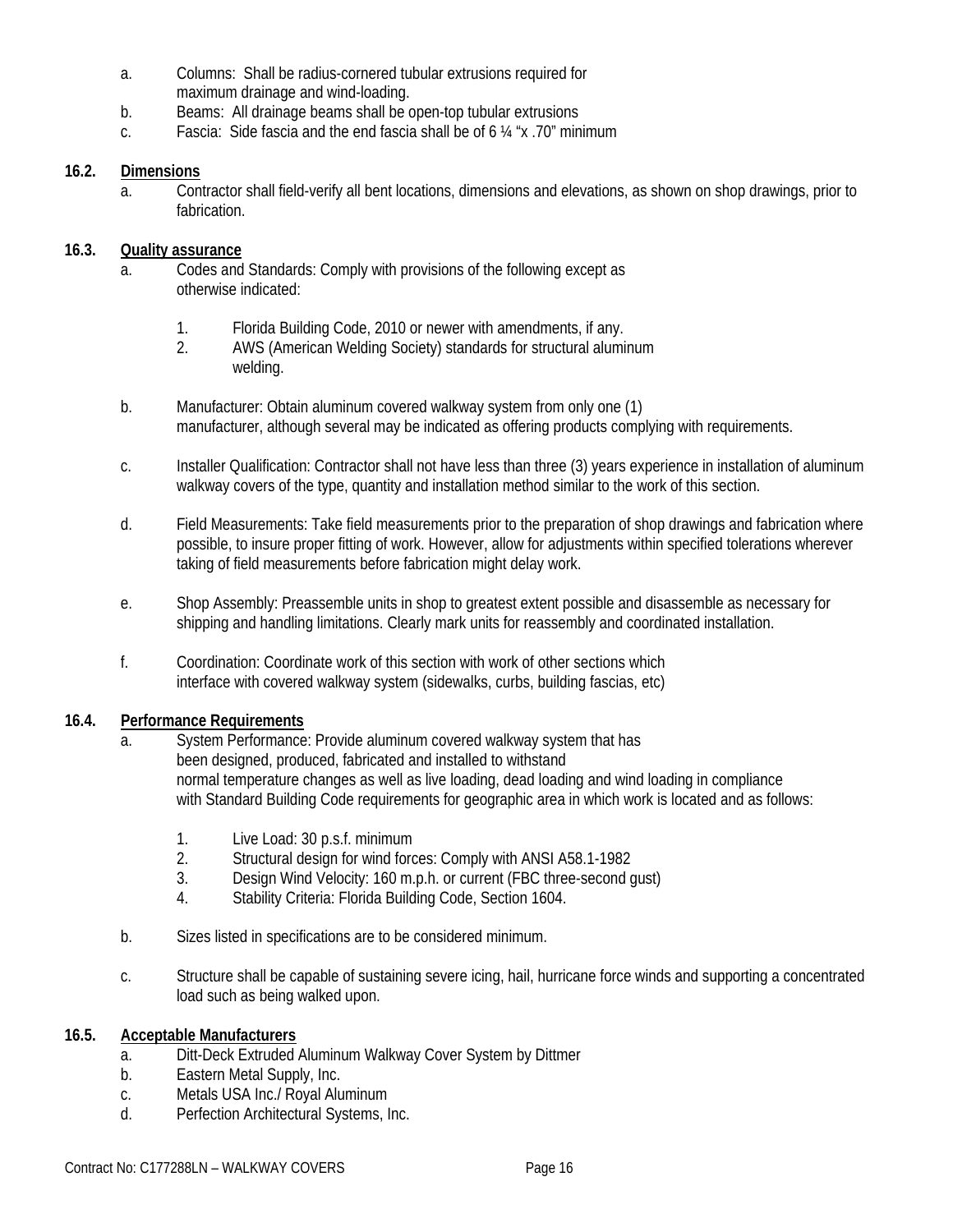e. Equivalent systems by other manufacturers may be considered by submitting documentation demonstrating the products meet or exceed the quality of the above listed manufacturer products. Additional manufacturers will be approved at the sole discretion of the District.

## **16.6. Materials**

- a. All aluminum extrusions shall be alloy 6063 heat treated to a T-6 temper.
- b. Standard finish for all components shall be satin anodize 204-R1 meeting Aluminum Association Specification AA-M-10C-22A-21.

#### **16.7. Fasteners**

- a. Deck Screws (rivets not permitted): Type 18-8 non-magnetic stainless steel sealed with a neoprene "O" ring beneath 5/8" outside dimension, conical washer.
- b. Fascia Rivets: Size 3/16" by 1/2" grip range aluminum rivets with aluminum mandrel.
- c. Bolts: All bolts, nuts and washers to be 18-8 non-magnetic stainless steel.
- d. Tek Screws: not permitted

#### **17. CANVAS CANOPY SPECIFICATIONS - GENERAL DESCRIPTION OF WORK**

- 17.1. All material to be .125 thickness aluminum alloy 6063-T5
- 17.2. All joints and connections to be aluminum welded except attachment of roof framing to columns.
- 17.3. All material to be .125 thickness aluminum.
- 17.4. Use type "A" base where concrete walkway is available for footer.
- 17.5. Use type "B" base where concrete walkway is not available and a footer must be dug and filled
- 17.6. Awning material will be "coast plus", a fiberglass reinforced vinyl by weblon. ASTM E84-95 with a flame spread rating of Class A or 10, install and caulk preformed riglet at connection to existing structures to prevent dripping.
- 17.7. Concrete shall be 3000 lb. mix.
- 17.8**.** Submit shop drawing of connections for approval prior to construction.
- 17.9. Wind zone is 160 mph or meet current Florida Code Requirements, however the wind uplift used is 25 lb. per square foot max because fabric used will tear, fail or rupture at 25lb. or less.
- 17.10. Canopies shall not be attached to the existing sidewalks.
- 17.11. Contractor shall include with their bid the availability of colors.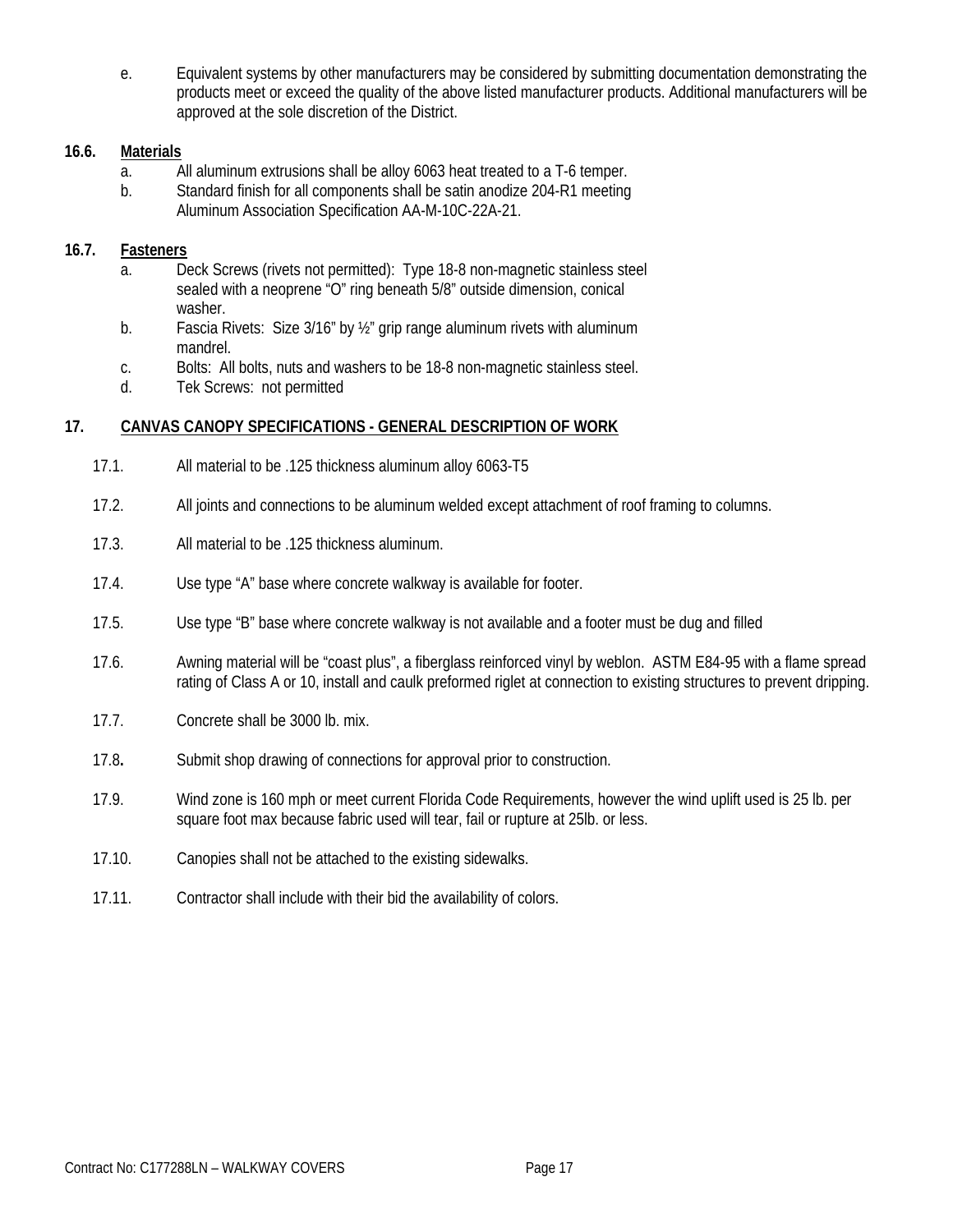# **EXHIBIT 1 - SCHOOL DISTRICT OF LEE COUNTY LOCATIONS**

| <b>Adult and Career Education</b>   | <b>Allen Park Elementary</b>     | <b>Bayshore Elementary</b>           |
|-------------------------------------|----------------------------------|--------------------------------------|
| 2855 Colonial Blvd                  | 3345 Canelo Drive                | 17050 Williams Road                  |
| Fort Myers, FL 33966                | Fort Myers, FL 33901             | North Fort Myers, FL 33917           |
|                                     | Bonita Springs Middle Center for |                                      |
| <b>Bonita Springs Elementary</b>    | the Arts                         | <b>Buckingham Exceptional Center</b> |
| 10701 Dean Street S. E.             | 10141 West Terry Street          | 3291 Buckingham Road                 |
| Bonita Springs, FL 34135            | Bonita Springs, FL 34135         | Fort Myers, FL 33905                 |
| Caloosa Elementary                  | Caloosa Middle                   | Cape Coral High                      |
| 620 South Del Prado Blvd            |                                  | 2300 Santa Barbra Blvd               |
|                                     | 610 South Del Prado Blvd         |                                      |
| Cape Coral, FL 33990                | Cape Coral, FL 33990             | Cape Coral, FL 33991                 |
| Cape Coral Technical College        | Cape Elementary                  | Challenger Middle                    |
| 360 Santa Barbara Blvd.             | 4519 Vincennes Blvd              | 624 Trafalgar Parkway                |
| Cape Coral, FL 33993                | Cape Coral, FL 33904             | Cape Coral, FL 33991                 |
| <b>Colonial Elementary</b>          | Cypress Lake High                | Cypress Lake Middle                  |
| 3800 Schoolhouse Road East          | 6750 Panther Lane                | 8901 Cypress Lake Drive              |
| Fort Myers, FL 33916                | Fort Myers, FL 33919             | Fort Myers, FL 33919                 |
|                                     |                                  | Dr. Carrie D. Robinson Littleton     |
| <b>Diplomat Elementary</b>          | Diplomat Middle                  | Elementary                           |
| 1115 N.E. 16th Terrace              | 1039 N.E. 16th Terrace           | 700 Hutto Road                       |
| Cape Coral, FL 33909                | Cape Coral, FL 33909             | N. Fort Myers, FL 33903              |
|                                     |                                  |                                      |
| <b>Dunbar Community School</b>      | Dunbar High                      | Early Childhood Learning             |
| 1857 High Street                    | 3800 E. Edison Avenue            | <b>Services</b>                      |
| Fort Myers, FL 33916                | Fort Myers, FL 33916             | 3650 Michigan Ave., Suite 4          |
|                                     |                                  | Fort Myers, FL 33916                 |
| East Lee County High                | <b>Edgewood Elementary</b>       | <b>Edison Park Creative and</b>      |
| 715 Thomas Sherwin Avenue           | 3464 Edgewood Avenue             | <b>Expressive Arts School</b>        |
|                                     | Fort Myers, FL 33916             | 2401 Euclid Avenue                   |
| Lehigh Acres, FL 33974              |                                  | Fort Myers, FL 33901                 |
| Estero High                         | Fort Myers Beach Elementary      | Fort Myers High                      |
| 21900 River Ranch Road              | 2751 Oak Street                  | 2635 Cortez Blvd.                    |
| Estero, 33928                       | Fort Myers Beach, FL 33931       | Fort Myers, FL 33901                 |
| <b>Fort Myers Technical College</b> | Fort Myers Middle Academy        | <b>Franklin Park Elementary</b>      |
| 3800 Michigan Avenue                | 3050 Central Avenue              | 2323 Ford Street                     |
| Fort Myers, FL 33916                | Fort Myers, FL 33901             | Fort Myers, FL 33916                 |
| G. Weaver Hipps Elementary          |                                  | <b>Gulf Elementary</b>               |
|                                     | <b>Gateway Elementary</b>        |                                      |
| 1200 Homestead Rd. N.               | 13280 Griffin Drive              | 3400 S.W. 17th Place                 |
| Lehigh Acres, FL 33936              | Fort Myers, FL 33913             | Cape Coral, FL 33914                 |
| <b>Gulf Middle</b>                  | Hancock Creek Elementary         | Harns Marsh Elementary               |
| 1809 S.W. 36th Terrace              | 1601 Skyline Drive               | 1800 Unice Avenue N.                 |
| Cape Coral, FL 33614                | N. Fort Myers, FL 33903          | Lehigh Acres, FL 33971               |
| Harns Marsh Middle                  | Hector A. Cafferata, Jr. Elem.   | <b>Heights Elementary</b>            |
| 1820 Unice Avenue N.                | 250 Santa Barbara Blvd.          | 15200 Alexandria Court               |
| Lehigh Acres, FL 33971              | Cape Coral, FL 33993             | Fort Myers, FL 33908                 |
| Ida S. Baker High                   | Island Coast High                | J. Colin English Elementary          |
| 3500 Agualinda Blvd                 | 2125 De Navarra Pkwy             | 120 Pine Island Road                 |
| Cape Coral, FL 33914                | Cape Coral, FL 33909             | North Fort Myers, FL 33903           |
|                                     |                                  |                                      |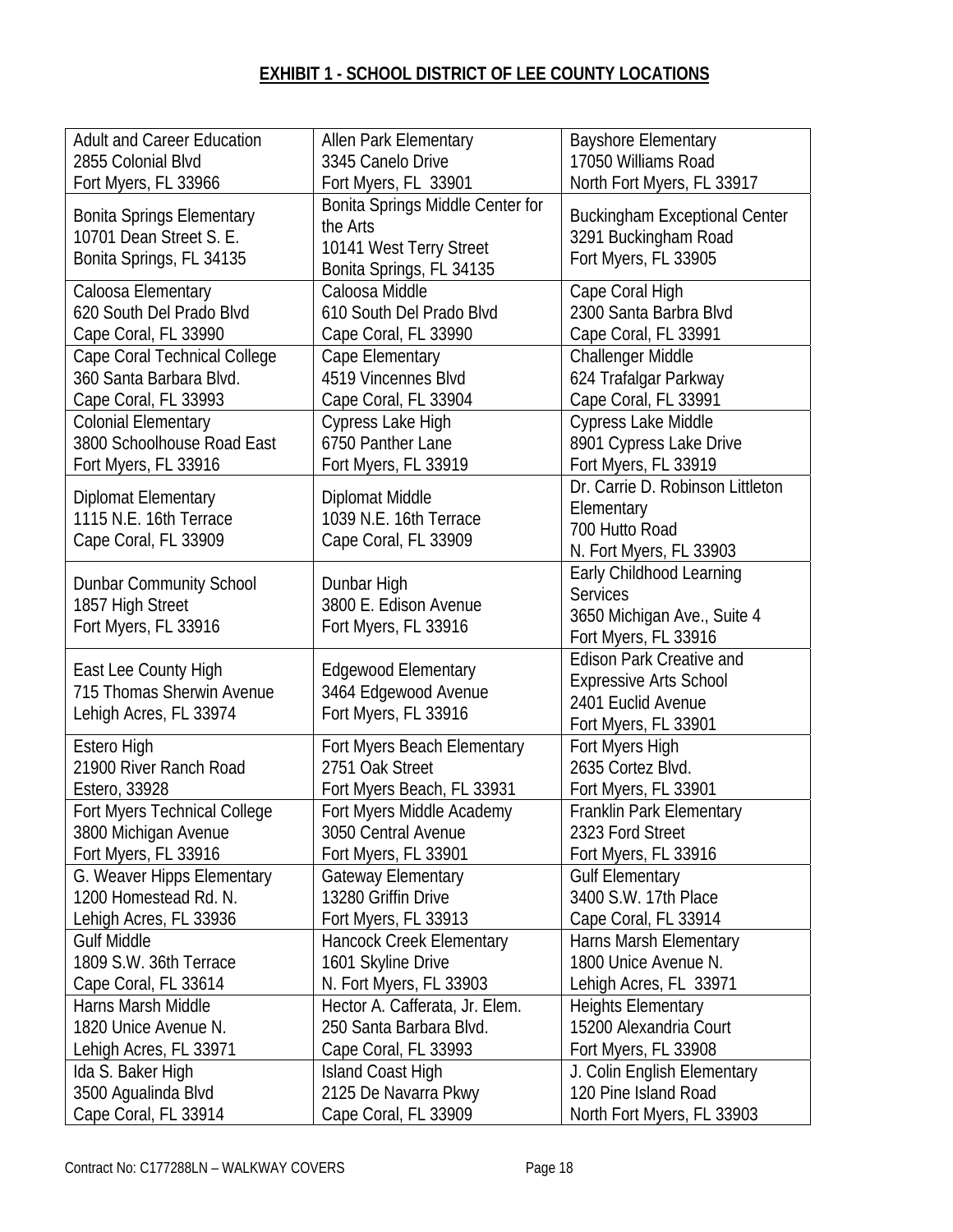| James Stephens Int'l Academy         | Lehigh Acres Middle                              | Lehigh Elementary                        |
|--------------------------------------|--------------------------------------------------|------------------------------------------|
| 1333 Marsh Avenue                    | 104 Arthur Ave                                   | 200 Schoolside Drive                     |
| Fort Myers, FL 33905                 | Lehigh Acres, FL 33936                           | Lehigh Acres, FL 33936                   |
| Lehigh Senior High                   | Lexington Middle                                 | Manatee Elementary                       |
| 901 Gunnery Road                     | 16351 Summerlin Road                             | 5301 Tice Street                         |
| Lehigh Acres, FL 33971               | Fort Myers, FL 33908                             | Fort Myers, FL 33905                     |
| Mariner High                         | <b>Mariner Middle</b>                            | Mirror Lakes Elementary                  |
| 701 Chiquita Blvd                    | 425 Chiquita Blvd                                | 525 Charwood Avenue S.                   |
| Cape Coral, FL 33993                 | Cape Coral, FL 33993                             | Lehigh Acres, FL 33936                   |
| North Fort Myers Academy for the     |                                                  |                                          |
| Arts                                 | North Fort Myers High                            | Oak Hammock Middle                       |
| 1856 Arts Way                        | 5000 Orange Grove Road<br>N. Ft. Myers, FL 33903 | 5321 Tice Street<br>Fort Myers, FL 33905 |
| N. Ft. Myers, FL 33917               |                                                  |                                          |
| Orange River Elementary              | Orangewood Elementary                            | <b>Patriot Elementary</b>                |
| 4501 Underwood Drive                 | 4001 De Leon Street                              | 711 S.W. 18th Street                     |
| Fort Myers, FL 33905                 | Fort Myers, FL 33901                             | Cape Coral, FL 33991                     |
| Paul Laurence Dunbar Middle          | Pelican Elementary                               | Pine Island Elementary                   |
| 4750 Winkler Ave. Ext.               | 3525 S.W. 3rd Ave.                               | 5360 Ridgewood Drive                     |
| Fort Myers, FL 33966                 | Cape Coral, FL 33914                             | Bokeelia, FL 33922                       |
| Pinewoods Elementary                 | Ray V. Pottorf Elementary                        | Rayma C. Page Elementary                 |
| 11900 Stoneybrook Golf Drive         | 4600 Challenger Blvd                             | 17000 S. Tamiami Trail                   |
| Estero, FL 33928                     | Fort Myers, FL 33912                             | Fort Myers, FL 33908                     |
| Riverdale High                       | River Hall Elementary                            | Royal Palm Exceptional Center            |
| 2600 Buckingham Road                 | 2800 River Hall Parkway                          | 3050 Indian Street                       |
| Fort Myers, FL 33905                 | Alva, FL 33920                                   | Fort Myers, FL 33916                     |
| San Carlos Park Elementary           | <b>Skyline Elementary</b>                        | South Fort Myers High                    |
| 17282 Lee Road                       | 620 S.W. 19th Street                             | 14020 Plantation Road                    |
| Fort Myers, 33967                    | Cape Coral, FL 33991                             | Fort Myers, FL 33912                     |
| <b>Spring Creek Elementary</b>       | Sunshine Elementary                              | <b>Support Services Annex</b>            |
| 25571 Elementary Way                 | 601 Sara Avenue                                  | 3308 Canal Street                        |
| Bonita Springs, FL 34135             | Lehigh Acres, FL 33971                           | Fort Myers, FL 33916                     |
| Tanglewood Elementary                | The Alva School                                  | The Sanibel School                       |
| 1620 Manchester Blvd                 | 17500 Church Avenue                              | 3840 Sanibel-Captiva Road                |
| Fort Myers, FL 33919                 | Alva, FL 33920                                   | Sanibel, FL 33957                        |
| <b>Three Oaks Elementary</b>         | Three Oaks Middle                                | <b>Tice Elementary</b>                   |
| 19600 Cypress View Drive             | 18500 Three Oaks Pkwy.                           | 4524 Tice Street                         |
| Fort Myers, FL 33967                 | Fort Myers, FL 33912                             | Fort Myers, FL 33905                     |
| Tortuga Preserve Elementary          | <b>Trafalgar Elementary</b>                      | Trafalgar Middle                         |
| 1711 Gunnery Road N.                 | 1850 S.W. 20th Avenue                            | 2120 Trafalgar Pkwy                      |
| Lehigh Acres, FL 33971               | Cape Coral, FL 33991                             | Cape Coral, FL 33991                     |
| <b>Treeline Elementary</b>           | <b>Tropic Isles Elementary</b>                   | Varsity Lakes Middle                     |
| 10900 Treeline Avenue                | 5145 Orange Grove Blvd.                          | 801 Gunnery Road                         |
| Fort Myers, FL 33913                 | North Fort Myers, FL 33903                       | Lehigh Acres, FL 33971                   |
|                                      |                                                  | Lee County Public Education              |
| Veterans Park Academy for the        | <b>Villas Elementary</b><br>8385 Beacon Blvd.    | Center                                   |
| Arts                                 |                                                  | 2855 Colonial Blvd.                      |
| 49 Homestead Road S.                 | Fort Myers, FL 33907                             | Fort Myers, FL 33966                     |
| Lehigh Acres, FL 33936               |                                                  |                                          |
| <b>District Warehouse Operations</b> | <b>Vince Smith Center</b>                        | Lee Adolescent Mothers Program           |
| 3308 Canal Street                    | 2450 Prince Street                               | (LAMP)                                   |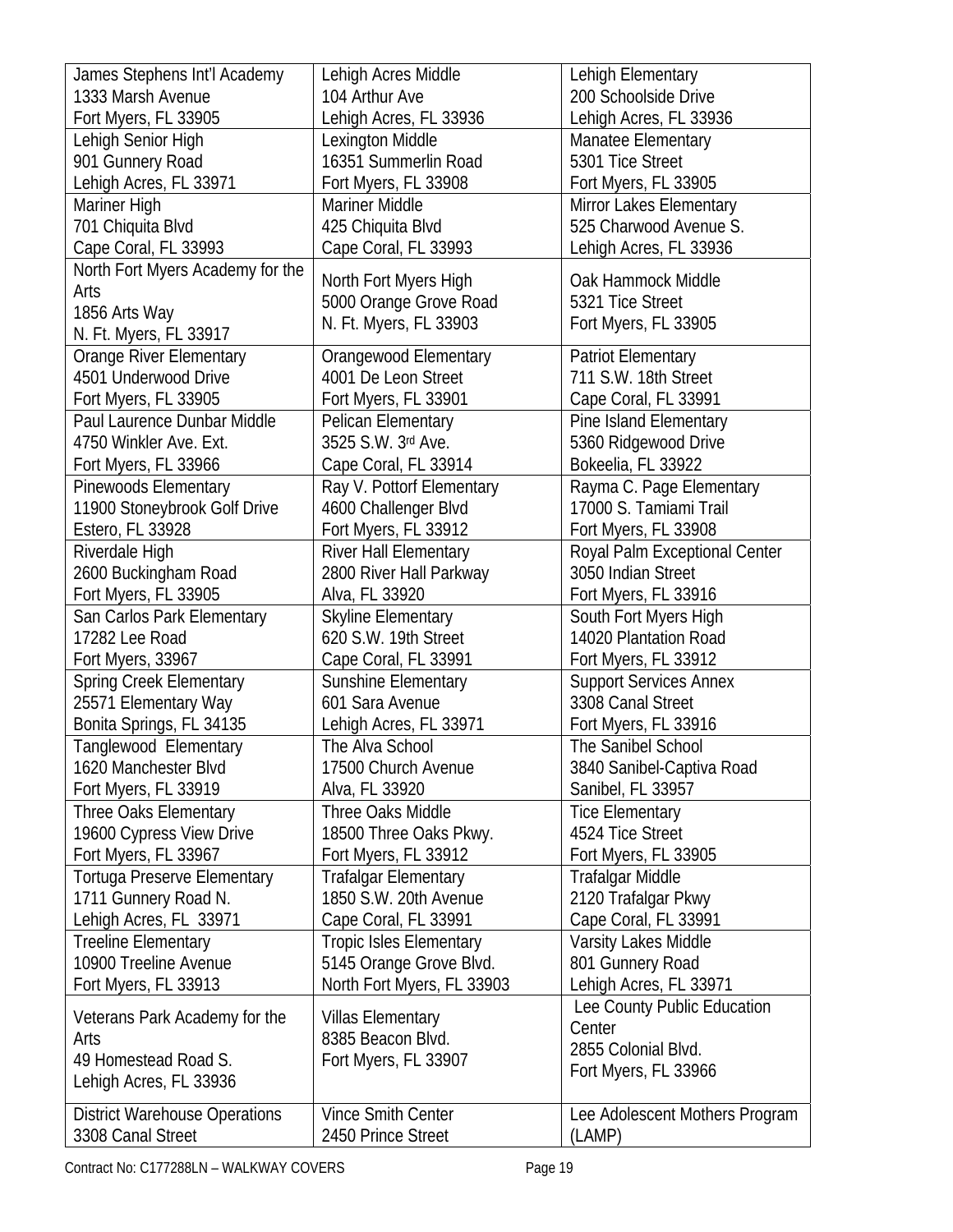| Fort Myers, FL 33916-6594                                                                              | Fort Myers, FL 33916                                                                        | 3650 Michigan Ave. Suite 2<br>Fort Myers, FL 33916                                                    |
|--------------------------------------------------------------------------------------------------------|---------------------------------------------------------------------------------------------|-------------------------------------------------------------------------------------------------------|
| <b>Student Assignment</b><br>Lehigh Acres Office<br>1262 Wings Way Suite 207<br>Lehigh Acres, FL 33936 | <b>SW Florida Public Service</b><br>Academy<br>4312 Michigan Avenue<br>Fort Myers, FL 33905 | <b>Transportation Central</b><br>3234 Canal Street<br>Fort Myers, FL 33916                            |
| <b>Transportation East</b><br>3291 Buckingham Road<br>Fort Myers, FL 33905                             | <b>Transportation Leonard</b><br>301 Leonard Blvd.<br>Lehigh Acres, FL 33971                | <b>Transportation South</b><br>14701 Ben C. Pratt<br>Six Mile Cypress Parkway<br>Fort Myers, FL 33912 |
| <b>Transportation West</b><br>450 N.W. 14th Avenue<br>Cape Coral, FL 33909                             | <b>PACE Center for Girls of Lee</b><br>County<br>3800 Evans Avenue<br>Fort Myers, FL 33901  | <b>AMI Kids Southwest Florida</b><br>1190 Main Street<br>Fort Myers, FL 33931                         |
| <b>SW Florida Detention Center</b><br>2525 Ortiz Avenue<br>Fort Myers, FL 33906                        | Success Academy<br>3650 Michigan Avenue<br>Fort Myers, FL 33916                             |                                                                                                       |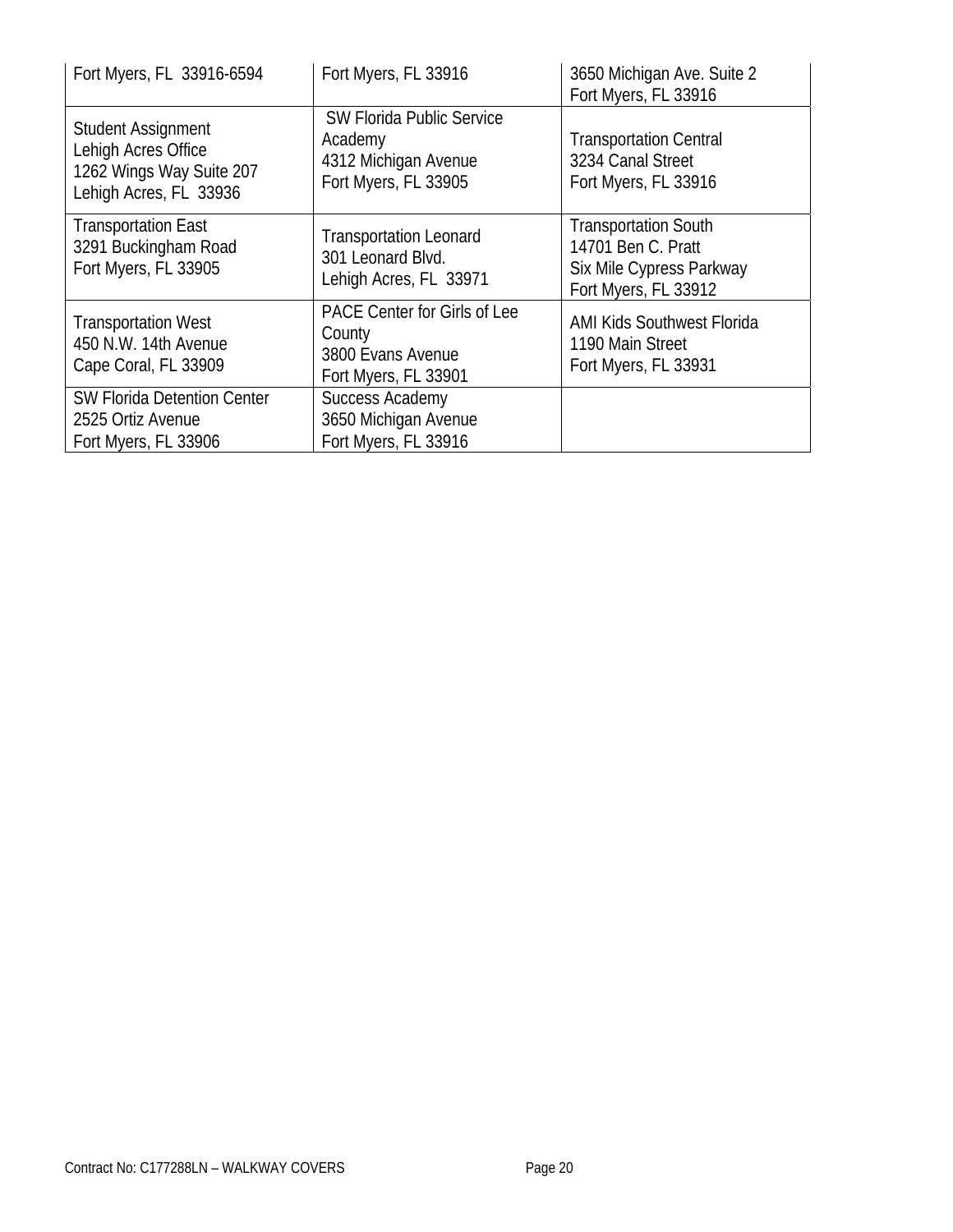# **ATTACHMENT A-1 - RESPONSE FORM**

# **THE SCHOOL DISTRICT OF LEE COUNTY, FLORIDA DEPARTMENT OF PROCURMENT SERVICES CONTRACT No. C177288LN WALKWAY COVERS**

DATE SUBMITTED: \_\_\_\_\_\_\_\_\_\_\_\_\_\_\_\_\_\_\_\_\_\_\_\_\_\_\_\_\_\_\_\_\_\_\_\_

PROPOSER NAME: \_\_\_\_\_\_\_\_\_\_\_\_\_\_\_\_\_\_\_\_\_\_\_\_\_\_\_\_\_\_\_\_\_\_\_\_\_\_

TO: The School District of Lee County Fort Myers, Florida

Having carefully examined the "General Conditions", and the "Detailed Specifications", all of which are contained herein, the Undersigned proposes to furnish the following which meet the specifications:

| <b>ITEM#</b>    | <b>ITEM DESCRIPTION</b>                                                   |                    |             |
|-----------------|---------------------------------------------------------------------------|--------------------|-------------|
| <b>ITEM NO.</b> | <b>ALUMINUM COVER</b>                                                     | <b>UOM</b>         | <b>COST</b> |
| 1.a.            | Aluminum Walkway Cover Structural Column and Beam<br><b>Assemblies</b>    | per square<br>foot |             |
| 1.b.            | Removal of Aluminum Walkway                                               | per hour           |             |
| 2.a.            | <b>Aluminum Roof Deck Sections</b>                                        | per square<br>foot |             |
| 3.              | Aluminum Fascia for All Exposed Edges                                     | per linear<br>foot |             |
| 4.              | <b>Concrete Footings</b>                                                  | per square<br>foot |             |
| <b>ITEM NO.</b> | <b>CANVAS COVER</b>                                                       | EA                 |             |
| 5.              | Canvas Walkway Canopy                                                     | per square<br>foot |             |
| 6.              | Canvas Entry Canopies (5'x5' as specified)                                | per canopy         |             |
| 7.              | Removal of Walkway Canopy                                                 | per hour           |             |
| 8.              | Reinstallation of Walkway Canopies and Entry Canopies Walkway<br>Canopies | per square<br>foot |             |
| 9.              | <b>Entry Canopy</b>                                                       | per square<br>foot |             |
| 10.             | <b>Concrete Footings</b>                                                  | per square<br>foot |             |
|                 | <b>OTHER WORK AS NEEDED</b>                                               | EA                 |             |
| 11.             | Labor- Flat Hourly Rate                                                   | Hourly             |             |
| 12.             | Materials-Percentage (%) Markup over Cost<br>not to exceed 5%             | $\%$               |             |

Printed Name: \_\_\_\_\_\_\_\_\_\_\_\_\_\_\_\_\_\_\_\_\_\_\_\_\_\_\_\_\_\_\_\_\_\_\_\_\_\_\_\_\_\_\_\_\_\_\_\_\_\_\_\_\_\_\_\_\_\_\_\_\_\_\_\_\_\_\_\_\_

Signature of authorized contractor representative:

Date: \_\_\_\_\_\_\_\_\_\_\_\_\_\_\_\_\_\_\_\_\_\_\_\_\_\_\_\_\_\_\_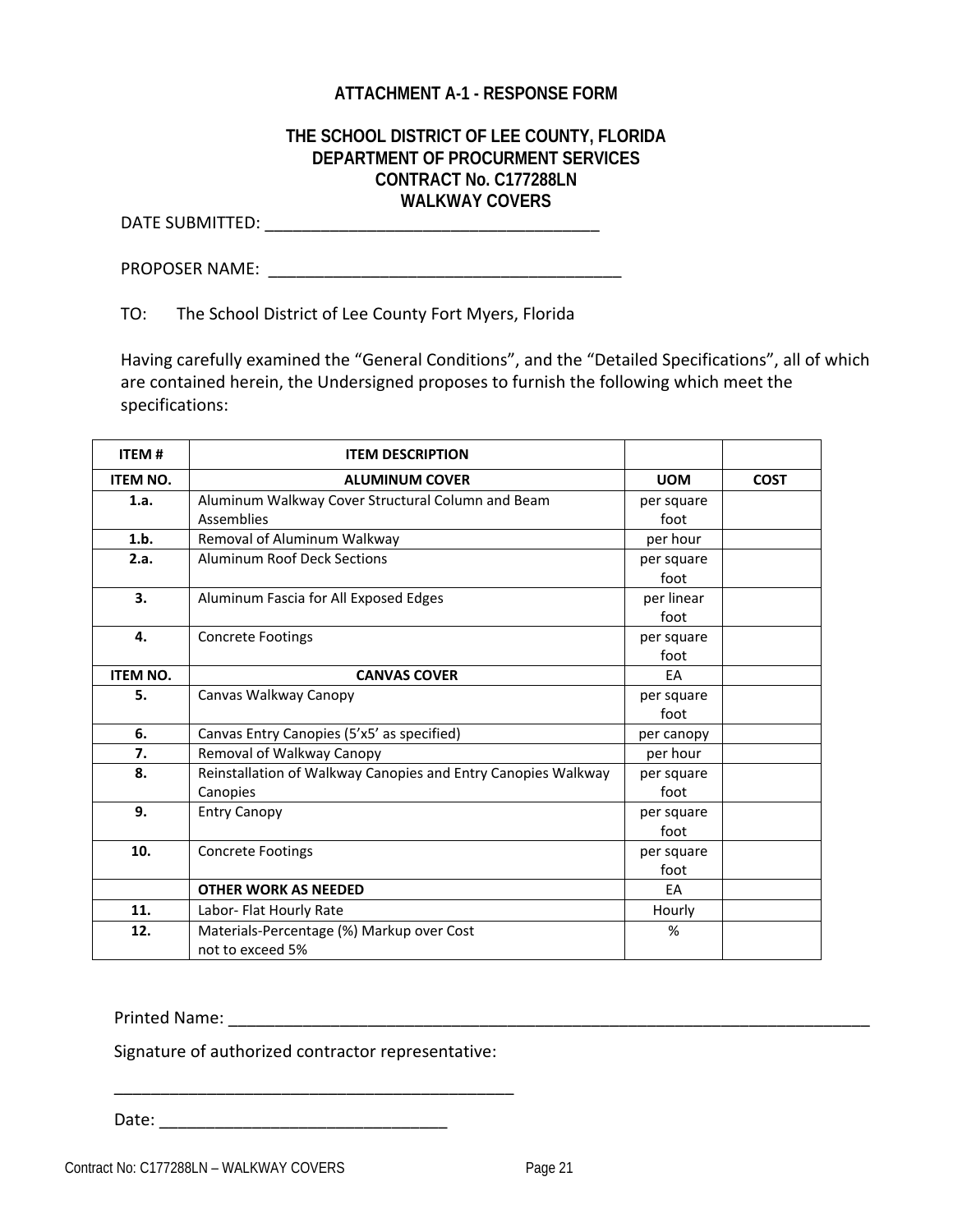# **ATTACHMENT A-2 – SAMPLE TASK RESPONSE FORM**

# **THE SCHOOL DISTRICT OF LEE COUNTY, FLORIDA DEPARTMENT OF PROCURMENT SERVICES CONTRACT No. C177288LN WALKWAY COVERS**

DATE SUBMITTED: \_\_\_\_\_\_\_\_\_\_\_\_\_\_\_\_\_\_\_\_\_\_\_\_\_\_\_\_\_\_\_\_\_\_\_\_

PROPOSER NAME:  $\blacksquare$ 

TO: The School District of Lee County Fort Myers, Florida

Describe in detail the Proposer's approach to supporting the District for Sample Task 1 and Sample Task 2. Include a description of the preparation activities, and detailed drawings for each sample task. It is anticipated that the Proposer's response is reflective of how projects will be supported, and priced, if the Proposer were to receive a contract award.

| <b>ITEM#</b>   | <b>ITEM DESCRIPTION</b>                                          |            |             |
|----------------|------------------------------------------------------------------|------------|-------------|
| <b>SAMPLE</b>  | <b>ALUMINUM WALKWAY COVER</b>                                    | <b>UOM</b> | <b>COST</b> |
| <b>TASK</b>    | Free standing Aluminum Walkway Cover Structural Column and       |            |             |
| 13.8.1.        | Beam Assemblies.                                                 |            |             |
|                | 50' long Section 10' wide with fascia based on aluminum truss    |            |             |
|                | members not connecting to an existing walkway.                   |            |             |
| 1.             | Aluminum Walkway Cover Structural Column and Beam                | each       |             |
|                | Assemblies, quantity 12                                          |            |             |
| 2.             | Aluminum Roof Deck Sections, including all fasteners, 960 square | per square |             |
|                | feet.                                                            | foot       |             |
| 3.             | Aluminum Fascia for All Exposed Edges, including all fasteners   | per linear |             |
|                | 240 linear feet.                                                 | foot       |             |
| 4.             | Concrete Footings, including all anchor bolts, quantity 24       | each       |             |
|                |                                                                  |            |             |
| <b>SAMPLE</b>  | <b>CANVAS WALKWAY COVER</b>                                      | <b>UOM</b> | <b>COST</b> |
| <b>TASK</b>    | Canvas Walkway Cover Structural Column and Beam Assemblies       |            |             |
| 13.8.2.        | (four required)                                                  |            |             |
|                | 45' long Section 8' wide with fascia based on aluminum truss     |            |             |
|                | members not connecting to an existing walkway.                   |            |             |
| $\mathbf{1}$ . | Canvas Roof Deck Sections, including all fasteners.              | per square |             |
|                | 360 square feet                                                  | foot       |             |
| 2.             | Concrete Footings 30" deep with 12" round bolt, including all    | each       |             |
|                | fasteners, quantity 8                                            |            |             |
| 3.             | Rear Entry Canopy Cover with a 5' x 5' slope, quantity 1         | each       |             |
|                |                                                                  |            |             |

\_\_\_\_\_\_\_\_\_\_\_\_\_\_\_\_\_\_\_\_\_\_\_\_\_\_\_\_\_\_\_\_\_\_\_\_\_\_\_\_\_\_\_\_\_\_\_\_\_\_\_\_\_\_\_\_\_\_\_\_\_\_\_\_\_\_\_\_\_\_\_\_\_\_\_\_\_\_\_ \_\_\_\_\_\_\_\_\_\_\_\_\_\_\_\_\_\_\_\_\_\_\_\_\_\_\_\_\_\_\_\_\_\_\_\_\_\_\_\_\_\_\_\_\_\_\_\_\_\_\_\_\_\_\_\_\_\_\_\_\_\_\_\_\_\_\_\_\_\_\_\_\_\_\_\_\_\_\_ \_\_\_\_\_\_\_\_\_\_\_\_\_\_\_\_\_\_\_\_\_\_\_\_\_\_\_\_\_\_\_\_\_\_\_\_\_\_\_\_\_\_\_\_\_\_\_\_\_\_\_\_\_\_\_\_\_\_\_\_\_\_\_\_\_\_\_\_\_\_\_\_\_\_\_\_\_\_\_ \_\_\_\_\_\_\_\_\_\_\_\_\_\_\_\_\_\_\_\_\_\_\_\_\_\_\_\_\_\_\_\_\_\_\_\_\_\_\_\_\_\_\_\_\_\_\_\_\_\_\_\_\_\_\_\_\_\_\_\_\_\_\_\_\_\_\_\_\_\_\_\_\_\_\_\_\_\_\_ \_\_\_\_\_\_\_\_\_\_\_\_\_\_\_\_\_\_\_\_\_\_\_\_\_\_\_\_\_\_\_\_\_\_\_\_\_\_\_\_\_\_\_\_\_\_\_\_\_\_\_\_\_\_\_\_\_\_\_\_\_\_\_\_\_\_\_\_\_\_\_\_\_\_\_\_\_\_\_ \_\_\_\_\_\_\_\_\_\_\_\_\_\_\_\_\_\_\_\_\_\_\_\_\_\_\_\_\_\_\_\_\_\_\_\_\_\_\_\_\_\_\_\_\_\_\_\_\_\_\_\_\_\_\_\_\_\_\_\_\_\_\_\_\_\_\_\_\_\_\_\_\_\_\_\_\_\_\_ \_\_\_\_\_\_\_\_\_\_\_\_\_\_\_\_\_\_\_\_\_\_\_\_\_\_\_\_\_\_\_\_\_\_\_\_\_\_\_\_\_\_\_\_\_\_\_\_\_\_\_\_\_\_\_\_\_\_\_\_\_\_\_\_\_\_\_\_\_\_\_\_\_\_\_\_\_\_\_

#### **Detail of approach to Sample Task 1**: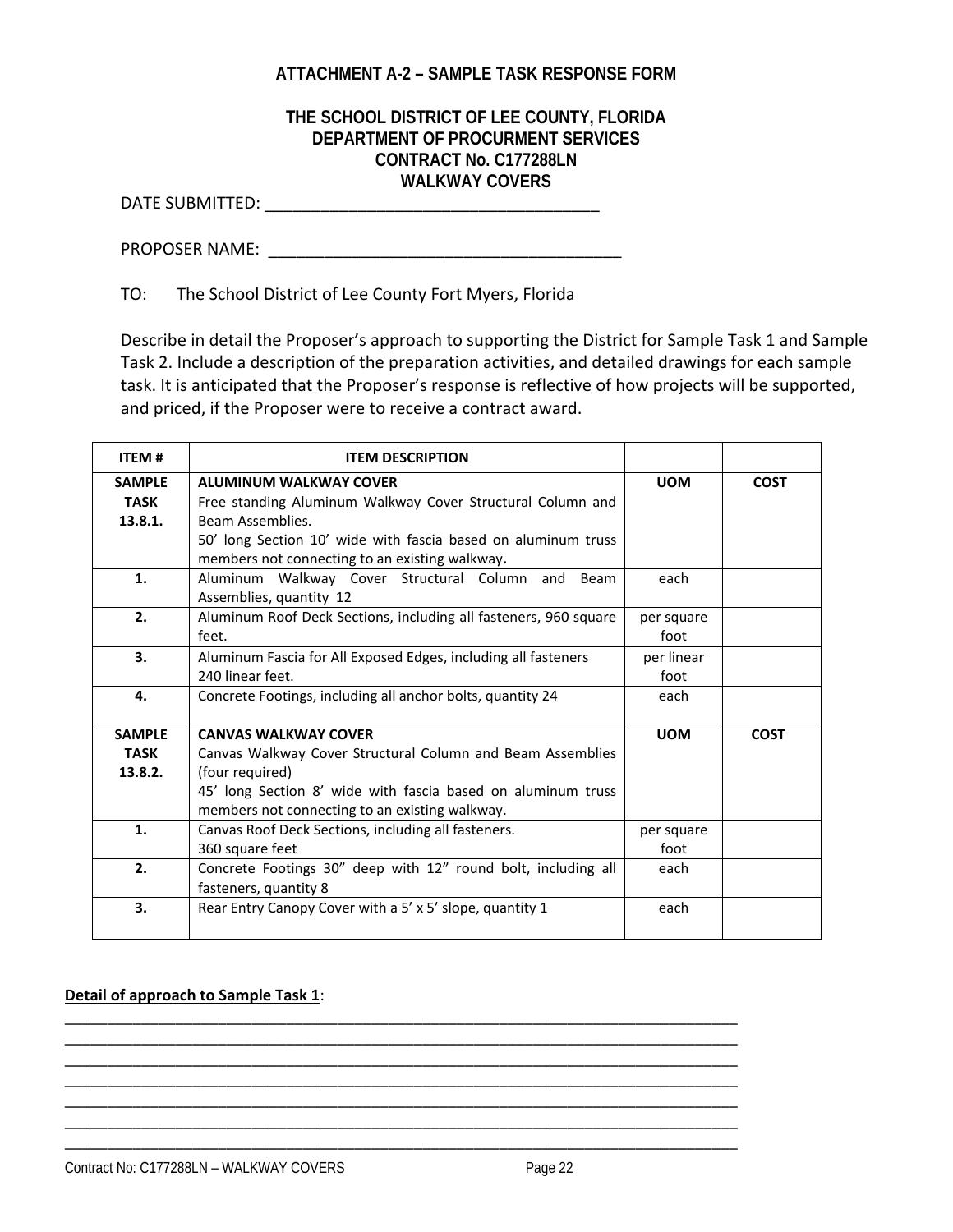|  |  | Detail of approach to Sample Task 2: |  |
|--|--|--------------------------------------|--|
|--|--|--------------------------------------|--|

Signature of authorized contractor representative:

 $\overline{\phantom{a}}$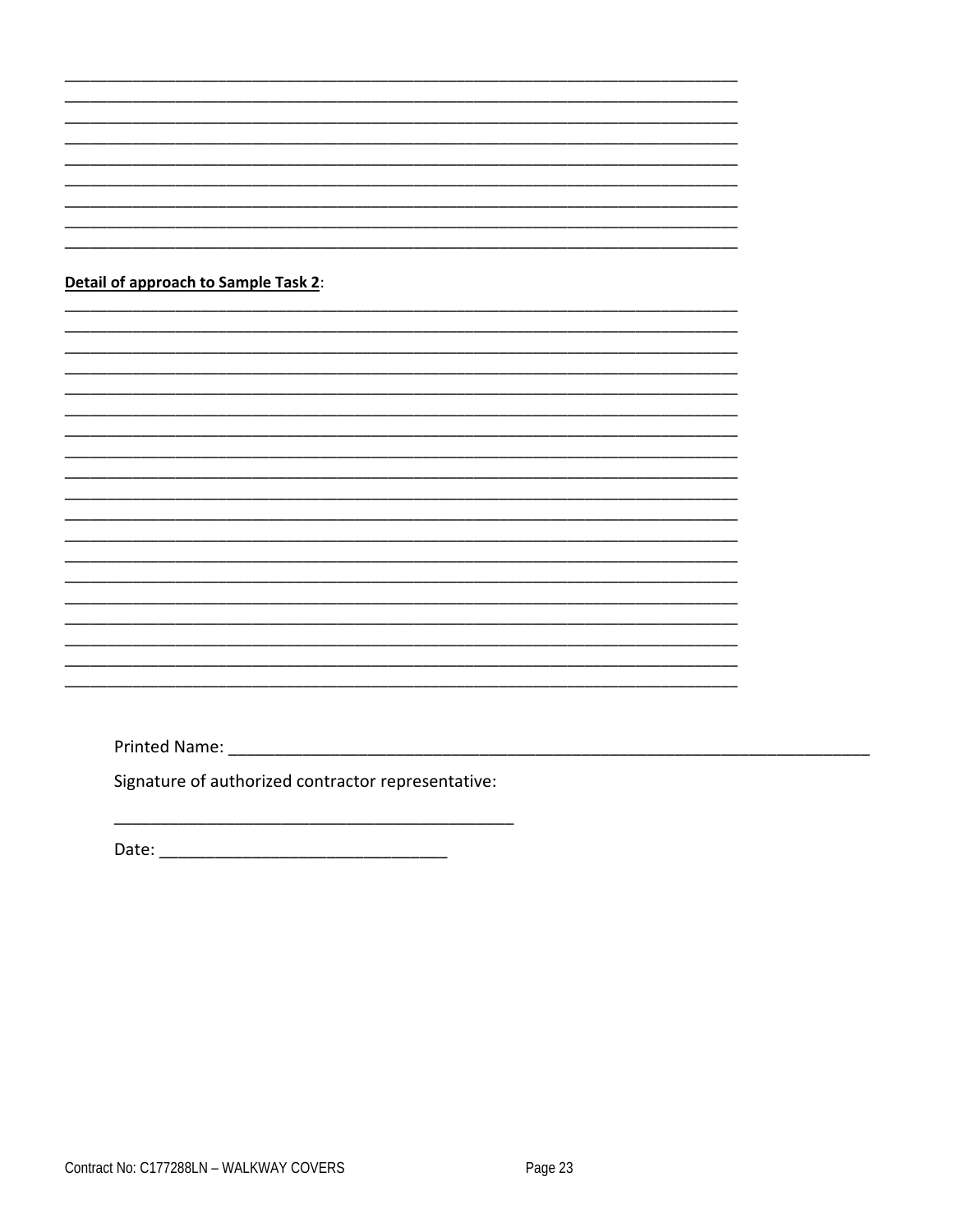### **ATTACHMENT B - INSURANCE REQUIREMENTS FORM**

#### **The School Board of Lee County Florida Insurance Requirements**

| <b>INSURANCE TYPE</b>                                  | <b>REQUIRED LIMITS</b>                                                                                                                                                                                             |  |
|--------------------------------------------------------|--------------------------------------------------------------------------------------------------------------------------------------------------------------------------------------------------------------------|--|
|                                                        |                                                                                                                                                                                                                    |  |
| X 1. Workers' Compensation                             | Statutory Limits of Florida Statutes,<br>Chapter 440 and all Federal<br>Government Statutory Limits and<br>Requirements. Policy must include<br>Employers Liability with a limit of<br>\$500,000.00 each incident. |  |
| X 2. Commercial General Liability<br>(Occurrence Form) | Bodily Injury & Property Damage                                                                                                                                                                                    |  |
| patterned after the 1995 I.S.O.<br>form.               | \$1,000,000.00<br>Single Limit<br>Per Occurrence                                                                                                                                                                   |  |

 X 3. Indemnification: The Contractor/Vendor, in consideration of One Hundred Dollars (\$100.00), the receipt and sufficiency of which is accepted through the signing of this document, shall hold harmless and defend The School Board of Lee County and its agents and employees from all suits and actions, including attorney's fees and all costs of litigation and judgments of any name and description arising out of or incidental to the performance of this contract or work performed there under. This provision shall also pertain to any claims brought against The School Board of Lee County by an employee of the named Contractor/Vendor, any Subcontractor, or anyone directly or indirectly employed by any of them. The Contractor/Vendor's obligation under this provision shall not be limited in any way by the agreed upon contract price as shown in this Contract or the Contractor/Vendor's limit of, or lack of, sufficient insurance protection. The first One Hundred Dollars (\$100.00) or money received on the contract price is considered as payment of this obligation by The School Board of Lee County.

| X 4. Automobile Liability<br>Owned/Non-owned/Hired<br>Automobile Included                                      | \$1,000,000.00              | Each Occurrence |
|----------------------------------------------------------------------------------------------------------------|-----------------------------|-----------------|
| X 5. Other Insurance as indicated below:<br><b>Professional Liability</b><br>a)<br><b>Builder's Risk</b><br>b) | \$1,000,000.00<br>$S - 0 -$ |                 |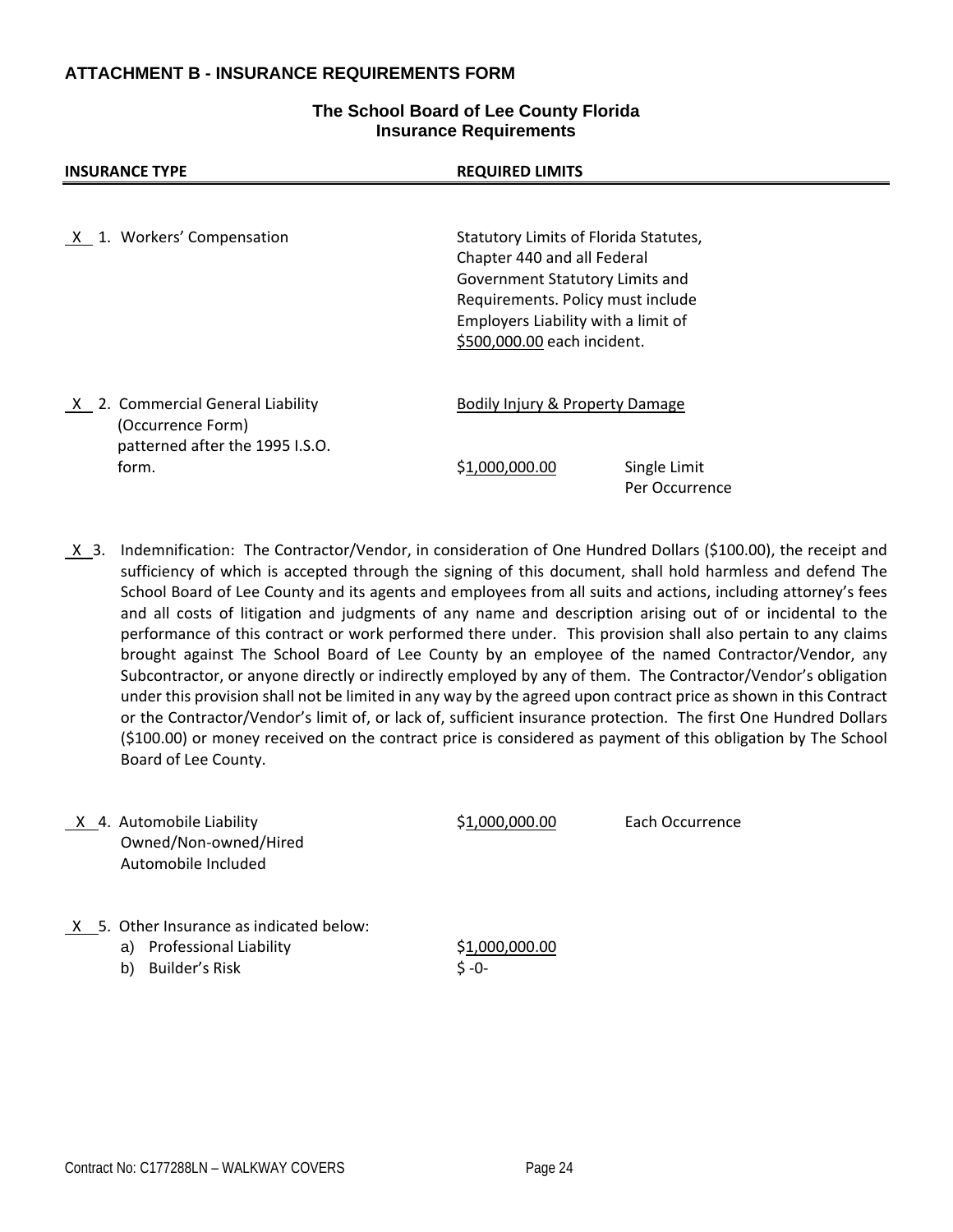# **The School Board of Lee County Florida Insurance Requirements** (Continued)

- X 6. Contractorshall insure that allsubcontractors comply with the same insurance requirementsthat he isrequired to meet. The same contractor shall provide The School Board of Lee County with certificates of insurance meeting the required insurance provisions.
- X 7. The School Board of Lee County must be named as **"ADDITIONAL INSURED"** on the Insurance Certificate for Commercial General Liability.
- X 8. The School Board of Lee County shall be named as the Certificate Holder.

# **NOTE: The "Certificate Holder" should read as follows: The School Board of Lee County, Florida Attn: Procurement Services 2855 Colonial Boulevard Fort Myers, Florida 33966**

X 9. **Thirty (30) Days Cancellation Notice is required.**

X 10. **The Certificate must state the Bid Number and Title.**

## CONTRACTOR'S AND INSURANCE AGENT STATEMENT:

We understand the insurance requirements contained in these specifications, and that the evidence of said insurance is required within five (5) business days of the Notice of Award of the bid. The School Board of Lee County must be named as "ADDITIONAL INSURED" on the Insurance Certificate for Commercial General Liability. The School Board of Lee County desires proof of insurability at levels required for this bid.

A current certificate of insurance is attached: \_\_\_\_\_\_\_YES \_\_\_\_\_\_\_\_ NO

<u> 1989 - Andrea Barbara, Amerikaansk politiker (d. 1989)</u>

<u> 1989 - Andrea Barbara, Amerikaansk politiker (d. 1989)</u>

Contractor Name Contractor Title

Signature of Contractor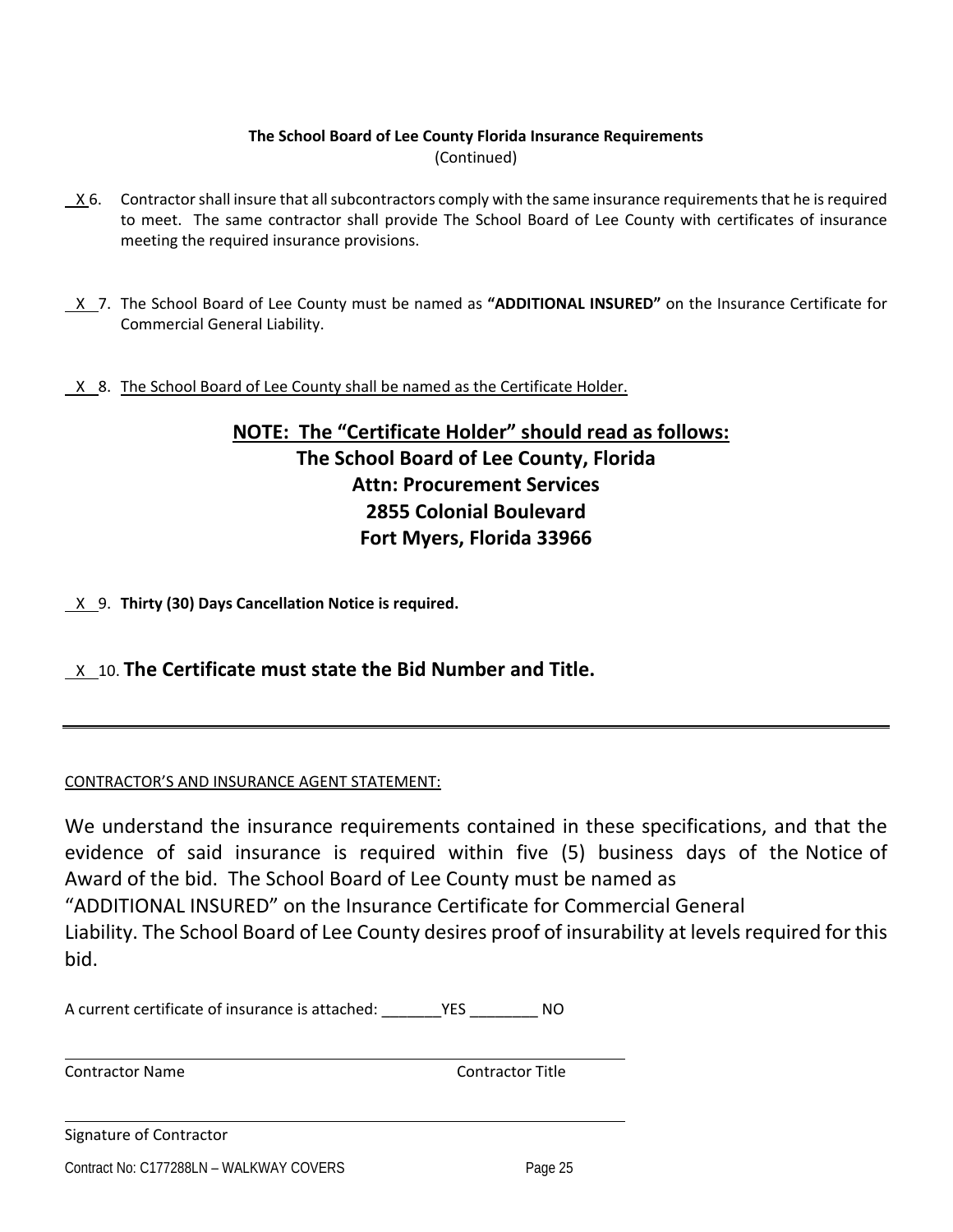# **ATTACHMENT C – DEBARMENT FORM**

#### **Certification Regarding Debarment, Suspension, Ineligibility and Voluntary Exclusion ‐‐ Lower Tier Covered Transactions**

\_\_\_\_\_\_\_\_\_\_\_\_\_\_\_\_\_\_\_\_\_\_\_\_\_\_\_\_\_\_\_\_\_\_\_\_\_\_\_\_\_\_\_\_\_\_\_\_\_\_\_\_\_\_\_\_\_\_\_\_\_\_\_\_\_\_\_\_\_\_\_\_\_\_\_\_\_\_\_\_\_\_\_\_\_\_\_\_\_\_\_\_\_\_\_\_\_\_\_\_\_\_\_\_\_\_\_\_\_\_\_\_\_\_\_\_\_\_\_\_\_\_\_\_\_\_

This certification is required by the Department of Education regulations implementing Executive Order 12549, Debarment and Suspension, 34 CFR Part 85, for all lower tier transactions meeting the threshold and tier requirements stated at Section 85.110.

#### **Instructions for Certification**

1. By signing and submitting this contract, the prospective lower tier participant is providing the certification set out below.

2. The certification in this clause is a material representation of fact upon which reliance was placed when this transaction was entered into. If it is later determined that the prospective lower tier participant knowingly rendered an erroneous certification, in addition to other remedies available to the Federal Government, the department or agency with which this transaction originated may pursue available remedies, including suspension and/or debarment.

3. The prospective lower tier participant shall provide immediate written notice to the person to which this contract is submitted if at any time the prospective lower tier participant learns that its certification was erroneous when submitted or has become erroneous by reason of changed circumstances.

4. The terms "covered transaction," "debarred," "suspended," "ineligible," "lower tier covered transaction," "participant," " person," "primary covered transaction," " principal," "contract," and "voluntarily excluded," as used in this clause, have the meanings set out in the Definitions and Coverage sections of rules implementing Executive Order 12549. You may contact the person to which this contract is submitted for assistance in obtaining a copy of those regulations.

5. The prospective lower tier participant agrees by submitting this contract that, should the proposed covered transaction be entered into, it shall not knowingly enter into any lower tier covered transaction with a person who is debarred, suspended, declared ineligible, or voluntarily excluded from participation in this covered transaction, unless authorized by the department or agency with which this transaction originated.

6. The prospective lower tier participant further agrees by submitting this contract that it will include the clause titled 6. Certification Regarding Debarment, Suspension, Ineligibility, and Voluntary Exclusion‐Lower Tier Covered Transactions, without modification, in all lower tier covered transactions and in all solicitations for lower tier covered transactions.

7. A participant in a covered transaction may rely upon a certification of a prospective participant in a lower tier covered transaction that it is not debarred, suspended, ineligible, or voluntarily excluded from the covered transaction, unless it knows that the certification is erroneous. A participant may decide the method and frequency by which it determines the eligibility of its principals. Each participant may but is not required to, check the No procurement List.

8. Nothing contained in the foregoing shall be construed to require establishment of a system of records in order to render in good faith the certification required by this clause. The knowledge and information of a participant is not required to exceed that which is normally possessed by a prudent person in the ordinary course of business dealings.

9. Except for transactions authorized under paragraph 5 of these instructions, if a participant in a covered transaction knowingly enters into a lower tier covered transaction with a person who is suspended, debarred, ineligible, or voluntarily excluded from participation in this transaction, in addition to other remedies available to the Federal Government, the department or agency with which this transaction originated may pursue available remedies, including suspension and/or debarment.

#### **Certification**

(1) The prospective lower tier participant certifies, by submission of this bid, that neither it nor its principals are presently debarred,suspended, proposed for debarment, declared ineligible, or voluntarily excluded from participation in this transaction by any Federal department or agency.

\_\_\_\_\_\_\_\_\_\_\_\_\_\_\_\_\_\_\_\_\_\_\_\_\_\_\_\_\_\_\_\_\_\_\_\_\_\_\_\_\_\_\_\_\_\_\_\_\_\_\_\_\_\_\_\_\_\_\_\_\_\_\_\_\_\_\_\_\_\_\_\_\_\_\_\_\_\_\_\_\_\_\_\_\_\_\_\_\_\_\_\_\_\_\_\_\_\_\_\_\_\_\_\_\_\_\_\_\_\_\_\_\_\_\_\_\_\_\_\_\_\_\_\_\_\_\_\_\_\_\_\_

(2) Where the prospective lower tier participant is unable to certify to any of the statements in this certification, such prospective participant shall attach an explanation to this bid.

NAME OF APPLICANT **Same and the set of the set of the set of the set of the set of the set of the set of the set of the set of the set of the set of the set of the set of the set of the set of the set of the set of the set** 

PRINTED NAME AND TITLE OF AUTHORIZED REPRESENTATIVE

SIGNATURE DATE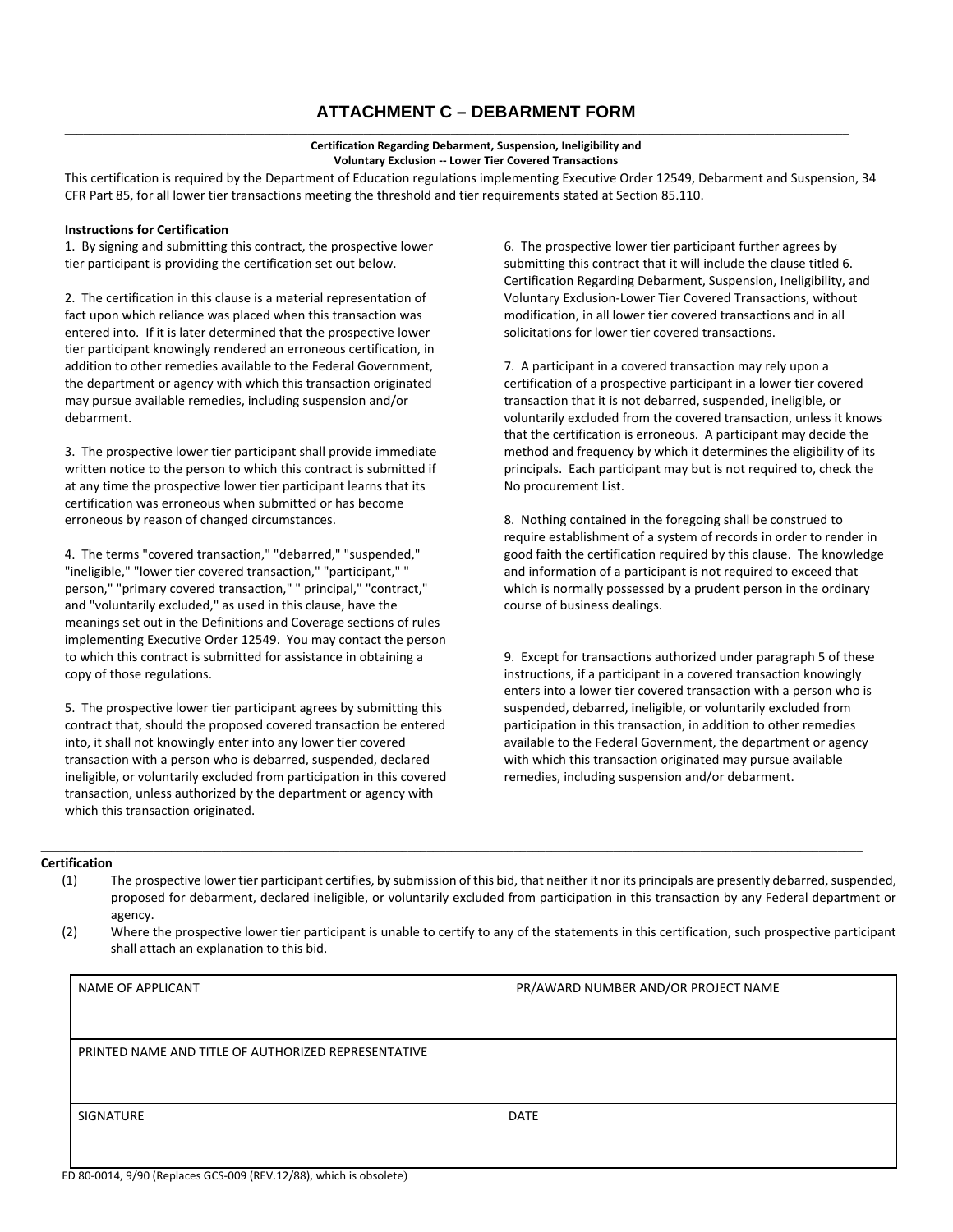# **ATTACHMENT D - DRUG-FREE WORKPLACE CERTIFICATION**

The undersigned Contractor, in accordance with Florida Statue 287.087 hereby certifies that

Name of Business

does:

- 1. Publish a statement notifying employees that the unlawful manufacture, distribution, dispensing, possession, or use of a controlled substance is prohibited in the workplace and specifying the actions that will be taken against employees for violations of such prohibition.
- 2. Inform employees about the dangers of drug abuse in the workplace, the business's policy of maintaining a drug-free workplace, any available drug counseling, rehabilitation, employee assistance programs and the penalties that may be imposed upon employees for drug abuse violations.
- 3. Give each employee engaged in providing the commodities or contractualservicesthat are under bid a copy of the statement specified in Paragraph 1.
- 4. In the statement specified in Paragraph 1, notify the employees that, as a condition of working on the commodities or contractual services that are under bid, the employee will abide by the terms of the statement and will notify the employer of any conviction of, or plea of guilty or nolo contender to, any violation of Chapter 893 or of any controlled substance law of the United States or any state, for a violation occurring in the workplace no later than five (5) days after such conviction.
- 5. Impose a sanction on, or require the satisfactory participation in a drug abuse assistance or rehabilitation program if such is available in the employee's community, by any employee who is so convicted.
- 6. Make a good faith effort to continue to maintain a drug‐free workplace through implementation of Paragraphs 1 thru 5.

As the person authorized to sign this statement, I certify that this firm complies fully with the above requirements.

Signature of Authorized Officer **contains the Contract of Authorized Officer** 

Date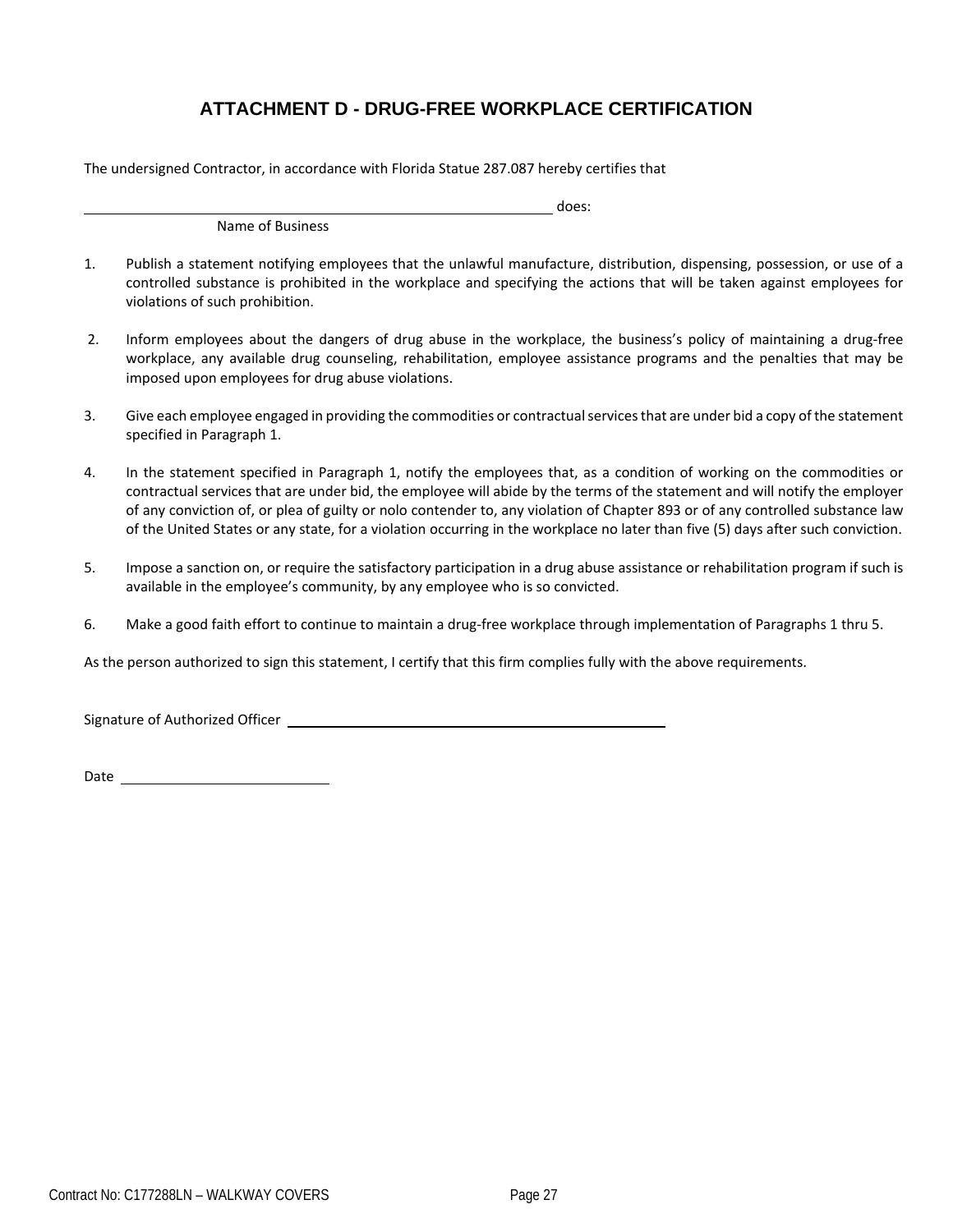# **ATTACHMENT E - PUBLIC ENTITY CRIMES FORM**

#### **SWORN STATEMENT UNDER SECTION 287.133(3)(A), FLORIDA STATUTES, PUBLIC ENTITY CRIMES**

THIS FORM MUST BE SIGNED IN THE PRESENCE OF A NOTARY PUBLIC OR OTHER OFFICER AUTHORIZED TO ADMINISTER OATHS.

| $\mathbf{1}$ . | This sworn statement is submitted with Bid, Proposal or Contract No. 60 [61] [61]                                  |                                 |
|----------------|--------------------------------------------------------------------------------------------------------------------|---------------------------------|
|                |                                                                                                                    |                                 |
| 2.             |                                                                                                                    |                                 |
|                |                                                                                                                    |                                 |
|                |                                                                                                                    |                                 |
|                | Number of the individual signing this sworn statement: [19] Number of the individual signing this sworn statement: |                                 |
| 3.             | Mv.<br>name is                                                                                                     | relationship<br>and<br>my<br>to |
|                |                                                                                                                    |                                 |

- 4. I understand that a "public entity crime" as defined in Paragraph 287.133(1)(g), *Elorida Statutes*, means a violation of any state or federal law by a person with respect to and directly related to the transaction of business with any public entity or with an agency or political subdivision of any other state or with the United States, including, but not limited to, any bid or contract for goods or services to be provided to any public entity or an agency or political subdivision of any other state or of the United States and involving antitrust, fraud, theft, bribery, collusion, racketeering, conspiracy, or material misrepresentation.
- 5. I understand that "convicted" or "conviction" as defined in Paragraph 287.133(1)(b), Florida Statutes, means a violation of guilt or a conviction of a public entity crime, with or without an adjudication of guilt, in any federal or state trial court of record relating to charges brought by indictment or information after July 1, 1989, as a result of a jury verdict, nonjury trial, or entry of a plea of guilty or nolo contendere.
- 6. I understand that an "affiliate" as defined in Paragraph 287.133(1)(a), Florida Statutes, *means*:
	- 1. A predecessor or successor of a person convicted of a public entity crime; or
	- 2. as entity under the control of any natural person who is active in the management of the entity and who has been convicted of a public entity crime. The term "affiliate" includes those officers, directors, executives, partners, shareholders, employees, members, and agents who are active in the management of an affiliate. The ownership by one person of shares constituting a controlling interest in another person, or a pooling of equipment or income among persons when not for fair market value under an arm's length agreement, shall be a prima facie case that one person controls another person. A person who knowingly enters into a joint venture with a person who has been convicted of a public entity crime in Florida during the preceding 36 months shall be considered an affiliate.
- 7. I understand that a "person" as defined in Paragraph 287.133(1)(e), *Elorida Statutes*, means any natural person or entity organized under the laws of any state or of the United States with the legal power to enter into a binding contract and which CONTRACT's or applies to bid on contracts for the provision of goods or services let by a public entity, or which otherwise transacts or applies to transact business with a public entity. The term "person" includes those officers, directors, executives, partners, shareholders, employees, members, and agents who are active in management of an entity.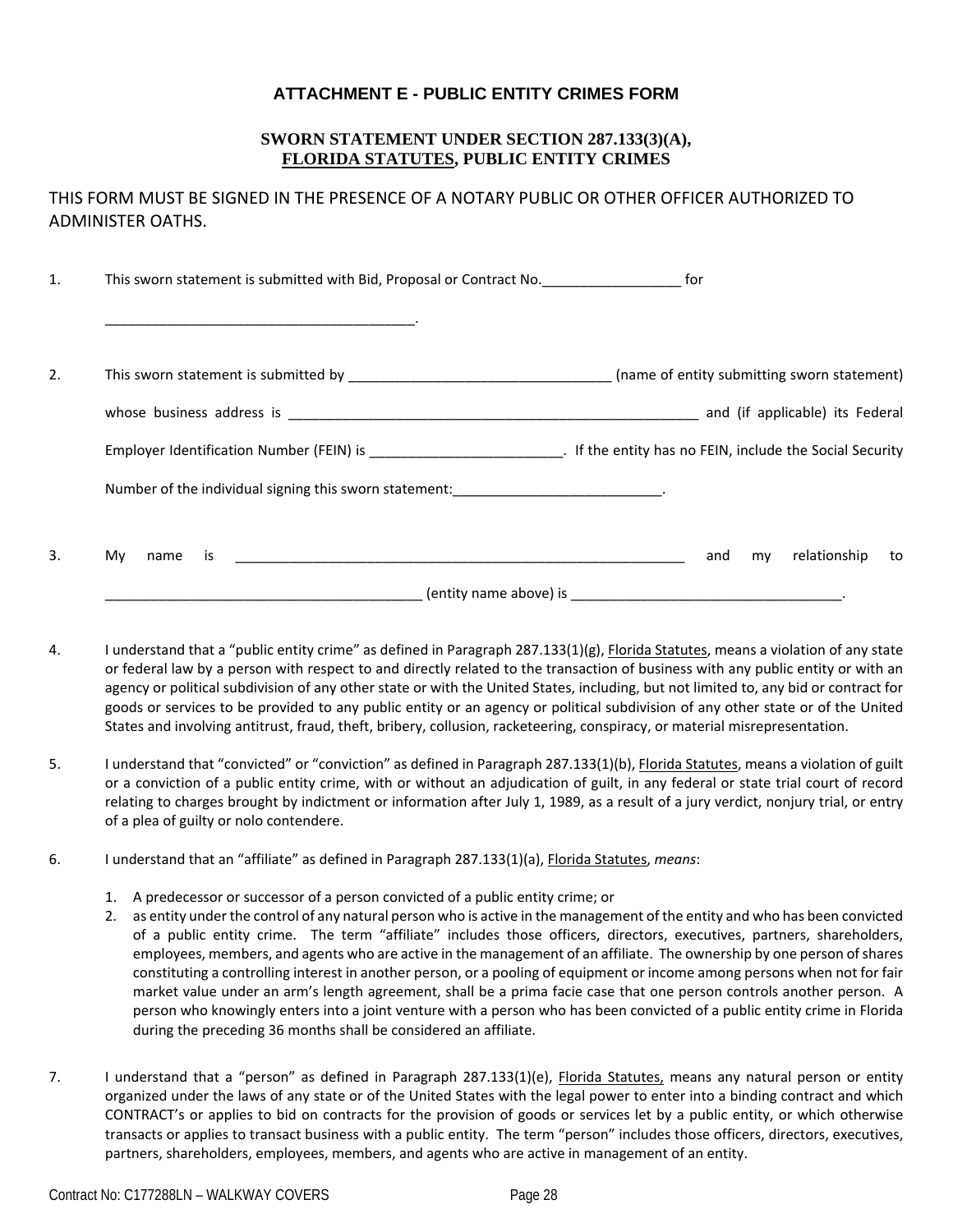8. Based on information and belief, the statement which I have marked below istrue in relation to the entity submitting thissworn statement. (Please indicate which statement applies.)

Neither the entity submitting this sworn statement, nor any officers, directors, executives, partners, shareholders, employees, members, or agents who are active in management of the entity, not any affiliate of the entity have been charged with and convicted of a public entity crime subsequent to July 1, 1989.

\_\_\_\_\_The entity submitting this sworn statement, or one or more of the officers, directors, executives, partners, shareholders, employees, members, or agents who are active in management of the entity, or an affiliate of the entity has been charged with and convicted of a public entity crime subsequent to July 1, 1989, AND (Please indicate which additional statement applies.)

The person or affiliate has not been placed on the convicted contractor list. (Please describe any action taken by or pending with the Department of General Services.)

 $\overline{\phantom{a}}$  ,  $\overline{\phantom{a}}$  ,  $\overline{\phantom{a}}$  ,  $\overline{\phantom{a}}$  ,  $\overline{\phantom{a}}$  ,  $\overline{\phantom{a}}$  ,  $\overline{\phantom{a}}$  ,  $\overline{\phantom{a}}$  ,  $\overline{\phantom{a}}$  ,  $\overline{\phantom{a}}$  ,  $\overline{\phantom{a}}$  ,  $\overline{\phantom{a}}$  ,  $\overline{\phantom{a}}$  ,  $\overline{\phantom{a}}$  ,  $\overline{\phantom{a}}$  ,  $\overline{\phantom{a}}$  (Signature) Date:  $\Box$ STATE OF COUNTY OF \_\_\_\_\_\_\_\_\_\_\_\_\_\_\_\_\_\_\_\_\_\_\_\_\_\_\_\_\_ \_APPEARED IN PERSON BEFORE ME (the undersigned authority), who is personally known to me or provided the following identification \_\_\_\_\_\_\_\_\_\_\_\_\_\_\_\_\_\_\_\_\_\_\_\_, and affixed his/her signature in the space provided above on this  $\qquad \qquad$  day of  $\qquad \qquad$ , 20  $\qquad \qquad$ . \_\_\_\_\_\_\_\_\_\_\_\_\_\_\_\_\_\_\_\_\_\_\_\_\_\_\_\_\_\_\_\_\_\_\_\_\_\_\_\_\_\_\_\_\_\_\_\_\_\_\_\_\_ NOTARY PUBLIC My commission expires: \_\_\_\_\_\_\_\_\_\_\_\_\_\_\_\_\_\_\_\_

Form PUR 7068 (Rev. 11/89)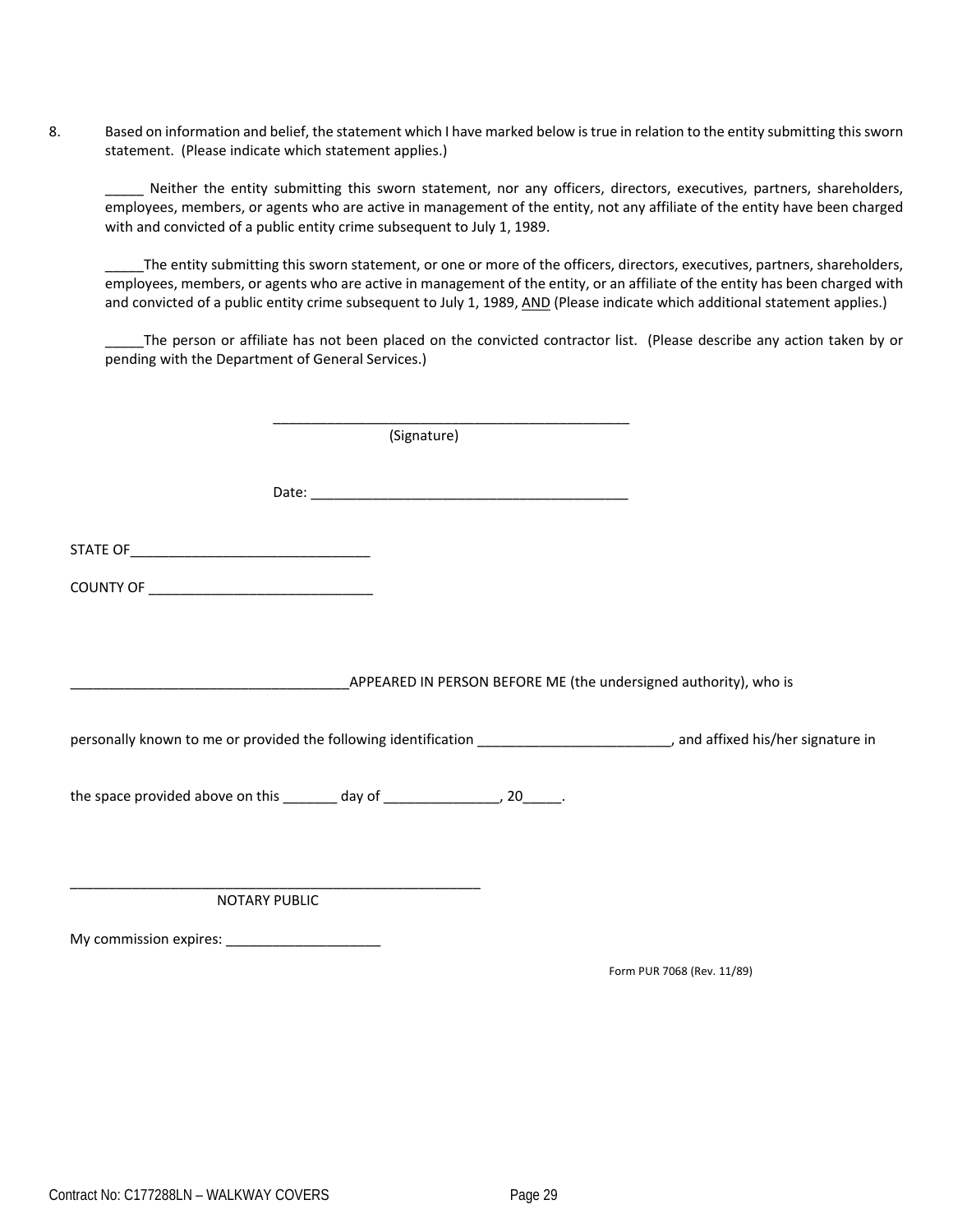# **ATTACHMENT F – GUARANTEE / COMPLIANCE / DISTANCE TO SITE**

# **A. Guarantee/Warranty for Labor and Material**

| (Organization Name)                                                                             |  |
|-------------------------------------------------------------------------------------------------|--|
| (1) year from date of completion. Any manufacturer warranty extending past one (1) year will be |  |
| transferred/forwarded to the District.                                                          |  |
|                                                                                                 |  |
|                                                                                                 |  |

Name and Title of Authorized Representative **Solution Contains Container Authorize** Date

\_\_\_\_\_\_\_\_\_\_\_\_\_\_\_\_\_\_\_\_\_\_\_\_\_\_\_\_\_\_\_\_\_\_\_\_\_\_\_\_\_\_\_\_\_\_\_\_\_

Organization

# **B. Statement of Compliance with District Requested Response Time**

\_\_\_\_\_\_\_\_\_\_\_\_\_\_\_\_\_\_\_\_\_\_\_\_\_\_\_\_\_\_\_\_\_, will comply with the requested response time per Lee County District

 (Organization Name) CONTRACT # C177288LN – Walkway Covers.

Name and Title of Authorized Representative **Solution Contains Container Authorize** Date

\_\_\_\_\_\_\_\_\_\_\_\_\_\_\_\_\_\_\_\_\_\_\_\_\_\_\_\_\_\_\_\_\_\_\_\_\_\_\_\_\_\_

**Organization** 

**Organization** 

**C. Distance to Site** 

\_\_\_\_\_\_\_\_\_\_\_\_\_\_\_\_\_\_\_\_\_\_\_\_\_\_\_\_\_\_\_\_\_.

\_\_\_\_\_\_\_\_\_\_\_\_\_\_\_\_\_\_\_\_\_\_\_\_\_\_\_\_\_\_\_\_\_\_\_\_\_\_\_\_\_\_

confirms that their business is located within 150 miles of 3308 Canal Street,

 (Organization Name) Fort Myers, FL 33916. The business office location from which this CONTRACT will be supported is: \_\_\_\_\_\_\_\_\_\_\_\_

\_\_\_\_\_\_\_\_\_\_\_\_\_\_\_\_\_\_\_\_\_\_\_\_\_\_\_\_\_\_\_\_\_\_\_\_\_\_\_\_\_\_ \_\_\_\_\_\_\_\_\_\_\_\_\_\_\_\_\_\_\_\_\_\_\_\_\_\_\_ .

(Business Address)

Name and Title of Authorized Representative **Solution Contact Authorized Representative Cate** 

warranties that all products and services will be free from defect for one

\_\_\_\_\_\_\_\_\_\_\_\_\_\_\_\_\_\_\_\_\_\_\_\_\_\_\_\_\_\_\_\_\_\_\_\_\_\_\_\_\_\_ \_\_\_\_\_\_\_\_\_\_\_\_\_\_\_\_\_\_\_\_\_\_\_\_\_\_\_ .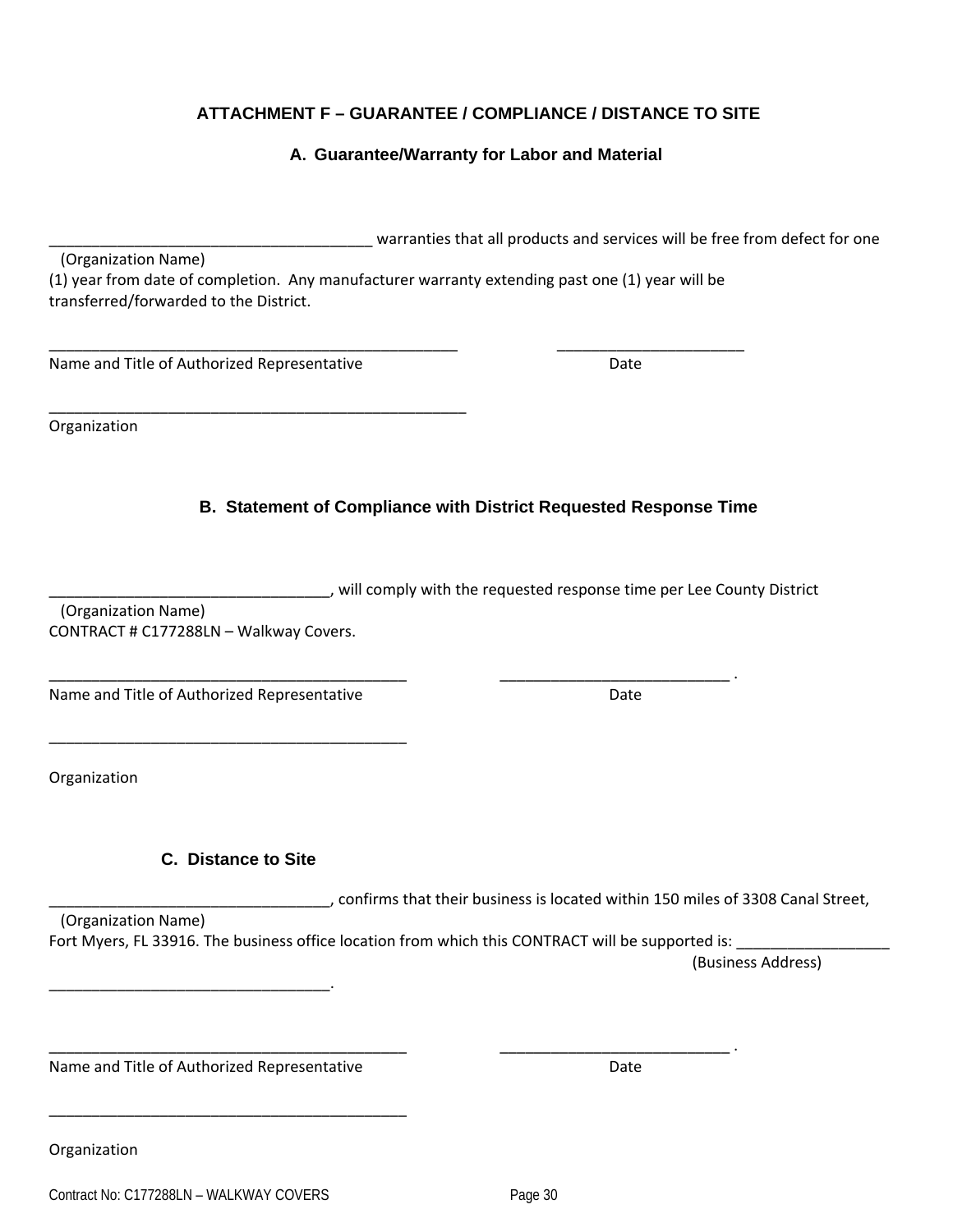# **ATTACHMENT G**

#### **CORPORATE OVERVIEW, COMPANY EXPERIENCE AND KEY PERSONNEL**

Corporate Overview: (Company location(s); in business since; operated under other names; any company litigations or regulatory actions filed against; type of licenses). See CONTRACT pg. 14.

Company Location(s):

Number of employees: (number of full time and number of part time)

Operated under any other names, if so list names and dates:

Any litigation or regulatory action in past 3 years? If so provide details.

Company Experience and Qualifications: (List and describe projects similar in size, scope and complexity to those in the CONTRACT).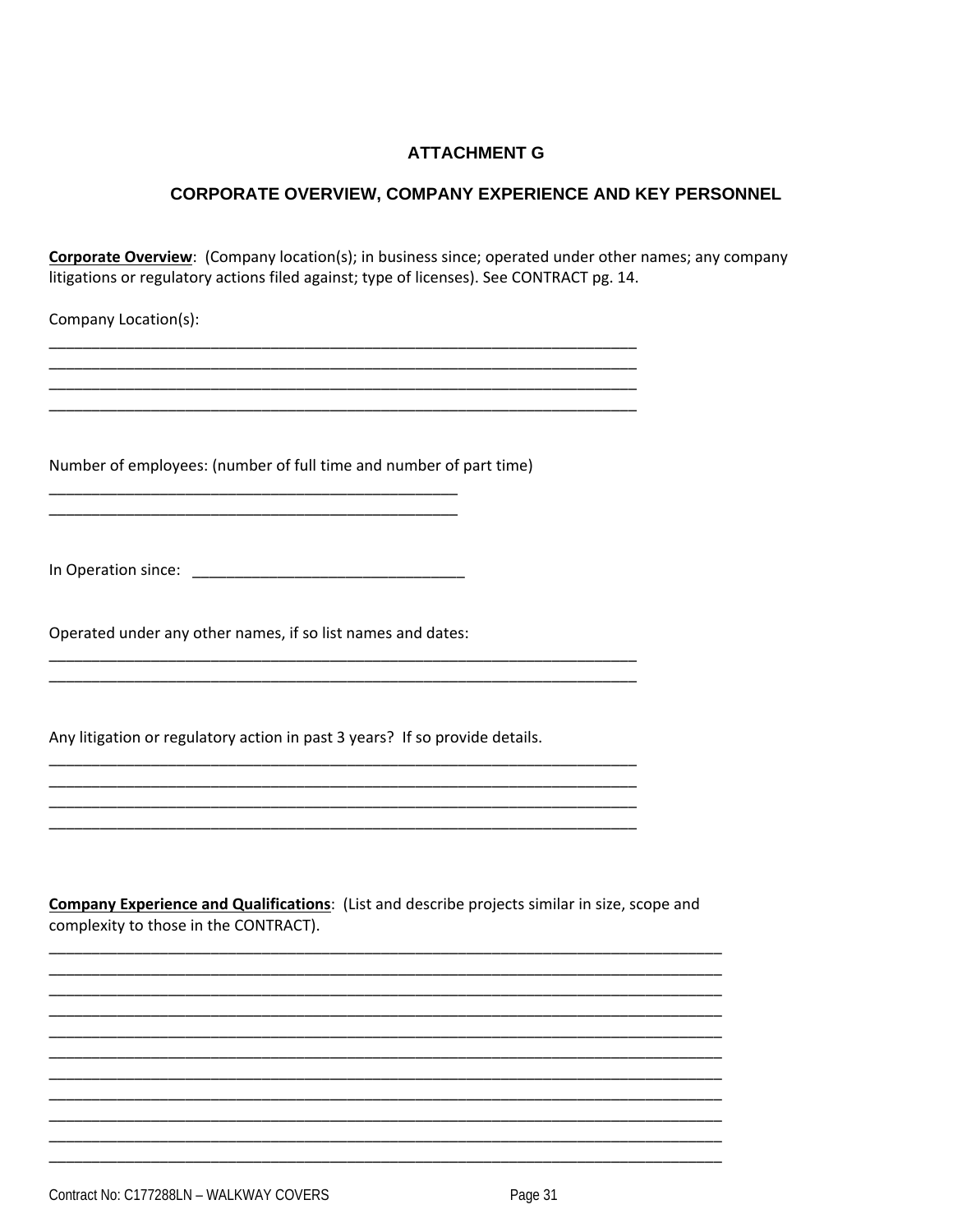Project Manager: Designate a Project Manager who shall be assigned to the District. Describe the experience of the individual that demonstrates their knowledge, skills, and ability to support the District in achieving the stated goals and delivering quality work products

Contract No: C177288LN - WALKWAY COVERS